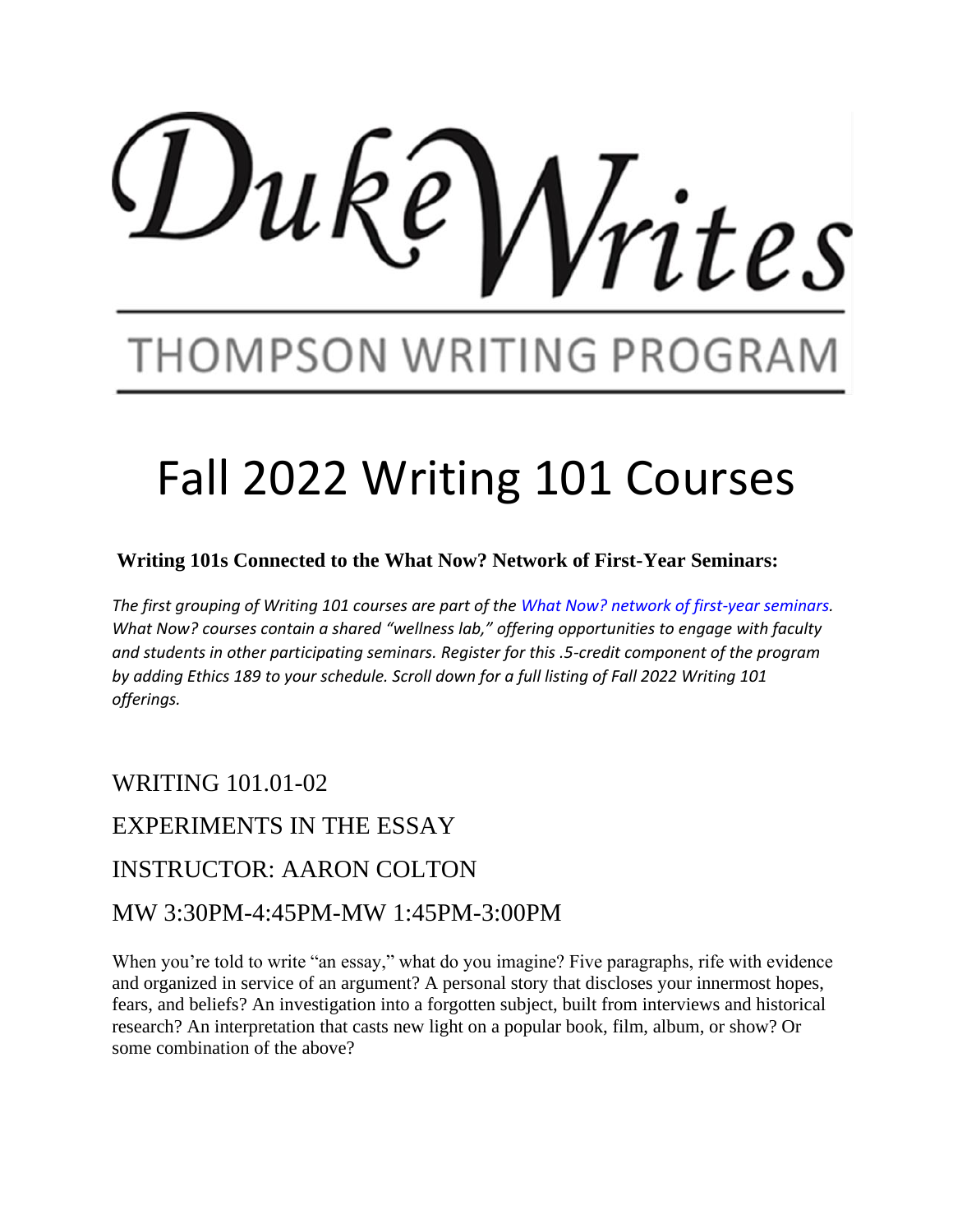In this seminar, we'll take a deep dive into the messy and ambiguous genre of the essay, charting its many powers, forms, and subjects. In doing so, we'll take up three specific and hotly debated topics that pervade contemporary essay writing. We'll consider how the essay might elevate, scrutinize, and reveal the influence of popular culture, looking to recent examples from Hanif Abdurraqib, Chuck Klosterman, and Wesley Morris. We'll examine the uses (and abuses) of writing from personal experience, guided by Jia Tolentino, Leslie Jamison, and David Foster Wallace. And we'll determine what it takes for an essay to shift public thinking on the concepts that structure US culture and politics—such as race, gender, and power—through works by James Baldwin, Rebecca Solnit, and Tressie McMillan Cottom.

Over the course of the semester, we'll also write substantial, well-researched essays of our own. Among these will include close readings of particular essay writers' techniques and a position paper in which students will stake out their own understandings of what *is* and *isn't* an essay, and what an essay *can* or *should* do. The major project for the course will be a long (~10 pages) essay on a subject of students' choosing, brainstormed, outlined, and developed throughout the semester. In the past, students have written on topics including immigrant identity and the English language, major league sports and political responsibility, and growing up in the US South. Students should expect to share and revise their writing in pairs and small and large groups; each student will circulate their writing to the entire class for feedback at least once.

#### WRITING 101.15-16

#### EVOLVING(CINDER)ELLA

#### INSTRUCTOR: LISA ANDRES

#### TUTH 10:15AM - 11:30AM – TUTH 12:00PM - 1:15PM

In the first trailer for season 4 of Netflix's hit-series *The Crown*, the narrator ominously intones, "Here is the stuff of which fairy tales are made: a prince and princess on their wedding day. But fairy-tales usually end at this point, with the simple phrase, '*they lived happily ever after*.'" Accompanied by a series of glimpses of the show's Prince Charles and Princess Diana, the irony of the voice-over lands hard: we **know** how this fairy tale ends, and it is **not** happily.

And yet it is only the benefit of hindsight that afford us this knowledge: in July of 1981, the media spun the Royal Wedding between the Prince of Wales and the People's Princess as a fitting end to a whirlwind, fairy-tale romance. But the key phrase here is "the media spun": that is, the wedding (and the relationship) was marketed and sold as the stuff dreams were made of. After all, aren't we conditioned, from years of watching idealized relationships play out in romantic comedies, to want exactly this? A handsome prince to ride in on his white horse and sweep the beautiful maiden off her feet? To ride off into the sunset and live *happily ever after?*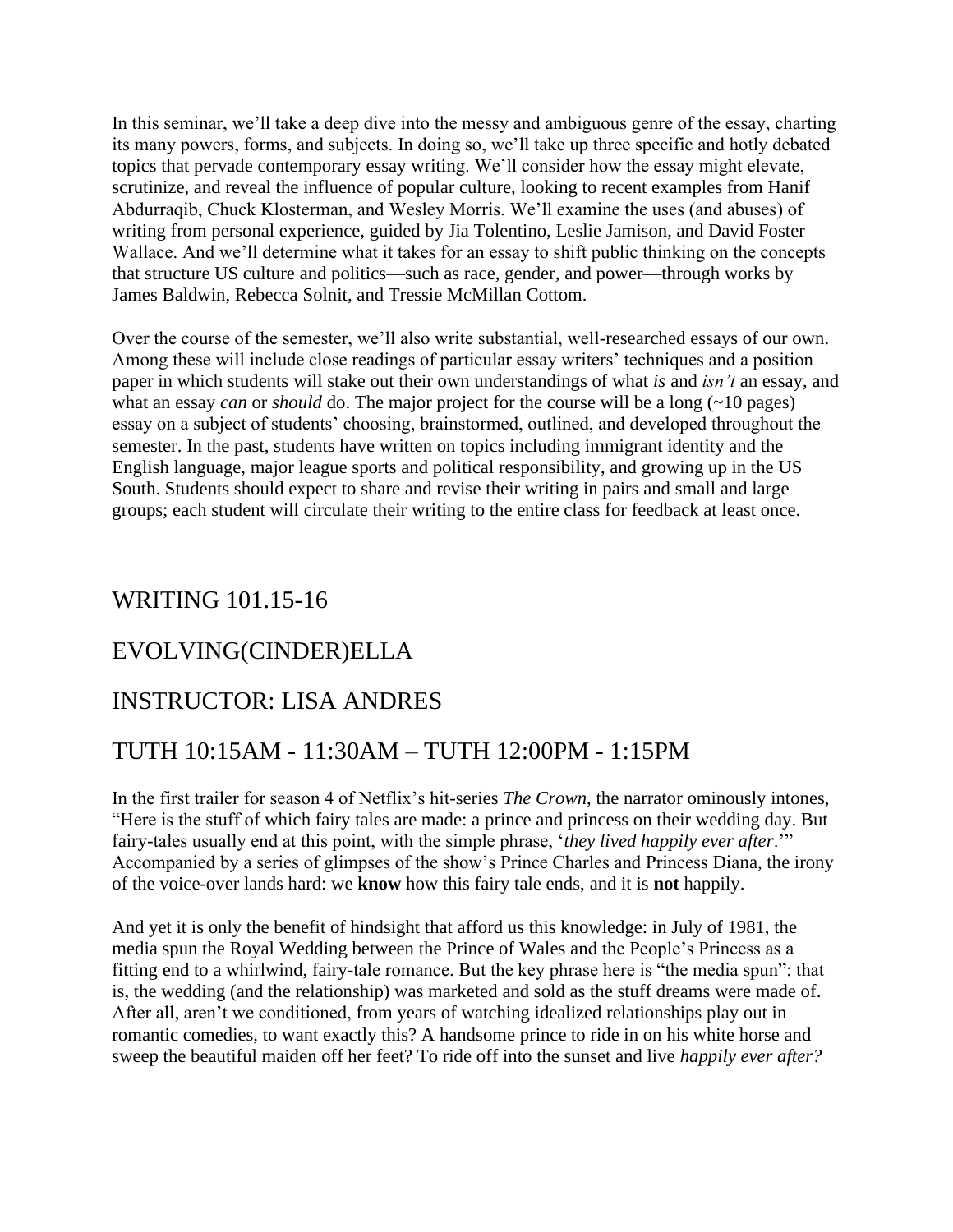This course, then, proposes to investigate Disney's role in the construction and perpetuation of the Happily Ever After. What does the media, and specifically Disney, tell us a Happily Ever After looks like? Who gets to be happy? Who doesn't? How can we differentiate between what we truly desire and what the media conditions us to want?

We'll explore the answers to these questions through in-class discussion and weekly writing assignments. These will (tentatively) occur through: (1) annotating selected scholarly readings using Hypothes.is; (2) discussing those readings and Disney films in seminars; (3) creating and maintaining a course blog to explore your thoughts in a low-stakes, online environment (~500 words); and (4) the development of a capstone project on a Disney film of your choice (~2500) words), which will take us through the stages of writing, from proposal to revision. We will start by discussing ideas of happiness in general, using Pixar's *Inside* Out (2015) and *Soul* (2020) as touchstones. We will then turn to Disney's predecessors: the literary fairy tales of Charles Perrault, the Brothers Grimm, and Hans Christian Andersen, exploring how "fairy tale endings" were initially constructed. We will then shift to an examination of several key Disney animated films, which may include: *Snow White and the Seven Dwarves* (1937), *Peter Pan* (1950), The *Little Mermaid* (1989), *The Princess and the Frog* (2009) and *Frozen* (2013). To return to the trailer for *The Crown*, we will attempt to see that "happily ever after" is not "the place of arrival, but the place where the adventure really begins."

**This course is best suited for those who are interested in the intersection of media studies with critical analysis of race, gender, sexuality and identity.** *Do not be fooled by appearances:* **this course is not just watching Disney movies. You will be expected to critically engage with the texts, both visual and written. Prior knowledge of the Disney canon is not required, but is strongly encouraged.** 

#### WRITING 101.27-28

#### BIOPHILIC CITIES

#### INSTRUCTOR: LINDSEY SMITH

#### WF 12:00PM - 1:15PM- WF 1:45PM - 3:00PM

In the 1980s, biologist E.O. Wilson popularized the concept of "biophilia," that humans have an innate desire to connect with the living world. Yet, 60% of the global population now lives in urban areas, and a recent Pew survey found that 31% of U.S. adults report being online "almost constantly." Humans are increasingly disconnected from our biophilic nature, and that shift is impacting our health and well-being. Rates of anxiety and depression are on the rise, particularly among urbanites. Doctors are now prescribing a daily dose of nature to treat high blood pressure, and people are turning to the Japanese practice of shinrin-yoku, or "forest bathing," to de-stress and recharge. The concept of biophilia has also extended to urban planning as initiatives like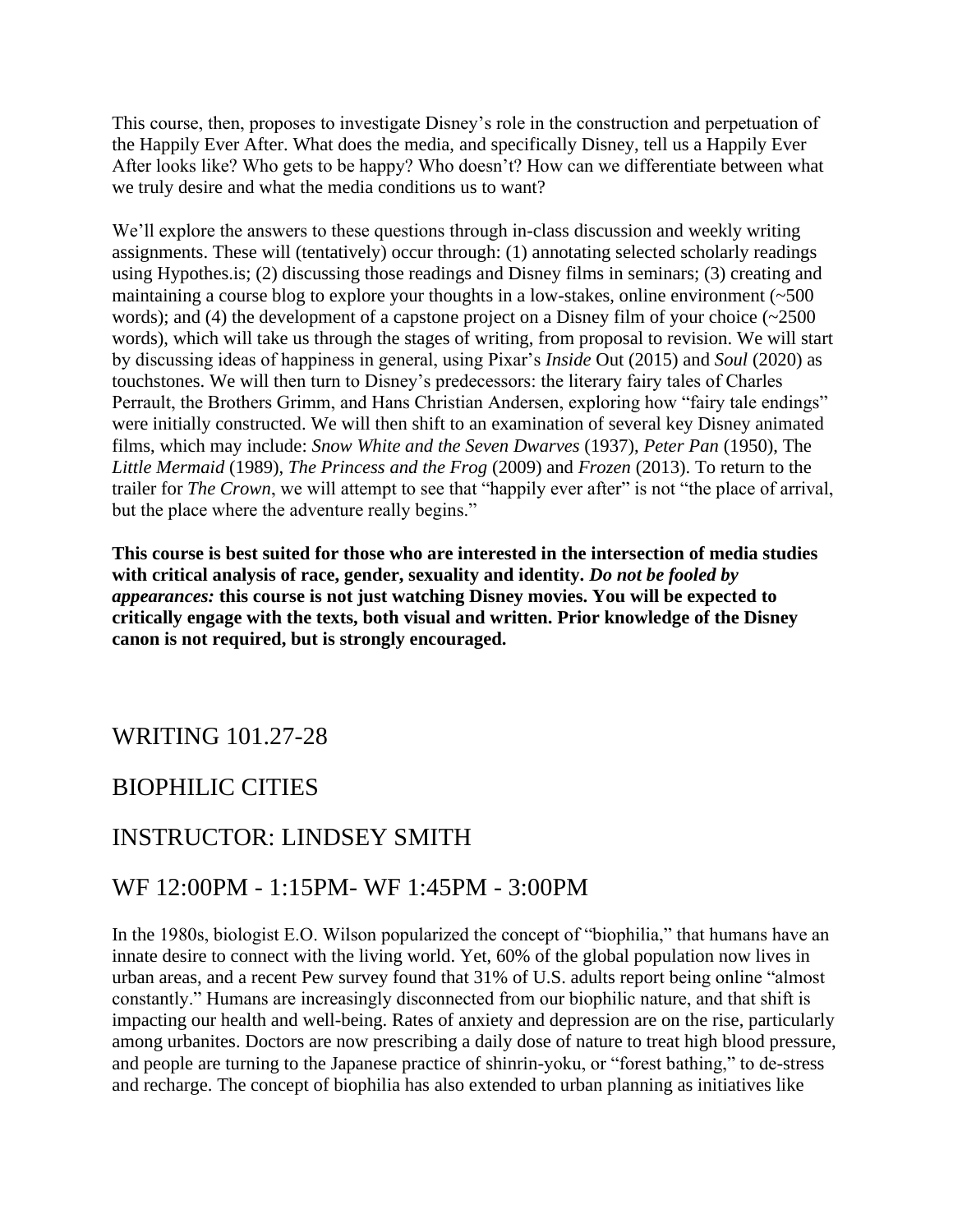rooftop gardens, bird-friendly building design, and green beltways seek to reconnect humans with nature and increase biodiversity in cities.

In this course, we will use seminar-based discussions, research, and writing projects to examine nature's health and wellness benefits and explore what it takes to design thriving biophilic cities. Our course materials will come from environmental science, urban planning, psychology, and conservation journals, popular magazines and books, and documentaries. In your final project, you will work collaboratively to propose a greening initiative that seeks to integrate nature into an urban space of your choosing. Throughout the semester, you will also take part in a fundamental element of academic writing, reading each other's work and providing feedback for revisions. And of course, we will get our dose of nature by holding class outside as much as possible, including visits to the Duke Gardens.

\***Only Writing 101.28** is part of the What Now? Network.

#### WRITING 101.35-37

#### COMING OF AGE & HAPPINESS

#### INSTUCTOR: SHERYL WELTE

#### WF 12:00PM - 1:15PM- WF 1:45PM - 3:00PM- WF 3:30PM - 4:45PM

College is one of the many turning points in your coming of age. It is a time when you separate from your family of origin, and thus are in a unique position to be able to reflect on your identity. The questions - "Who am I?", "Who do I want to be?",  $\&$  "What do I want?" – are often daily challenges as you navigate being more independent and living a good life. Together, we will explore your personal and academic identity development, especially in relation to your happiness. In particular, we will reflect on emerging adulthood  $\&$  student development theories, as well as scientific research on happiness, to help us understand how various factors - such as socioeconomics, race, ethnicity, gender, sexuality, religion, and culture - shape the development of your authentic self.

By using a variety of texts, videos, observations and interviews about coming of age and happiness, we will engage with the work of others, learn to articulate a position, and situate our writing within specific contexts. To begin, we will read, discuss, and write about our classroom treaty and student learning and other identity profiles using both our personal experiences and existing theories on coming of age and happiness (2-3 pages). Informed by these theories, we will engage in case study research, which involves in-depth descriptive and analytical writing.

The final project will be an exploration in the form of an in-depth personal narrative & analysis of some issue(s) significant to your coming of age and happiness (10-12 pages). The topic, and the related additional readings, will be carefully chosen by you so that each personal narrative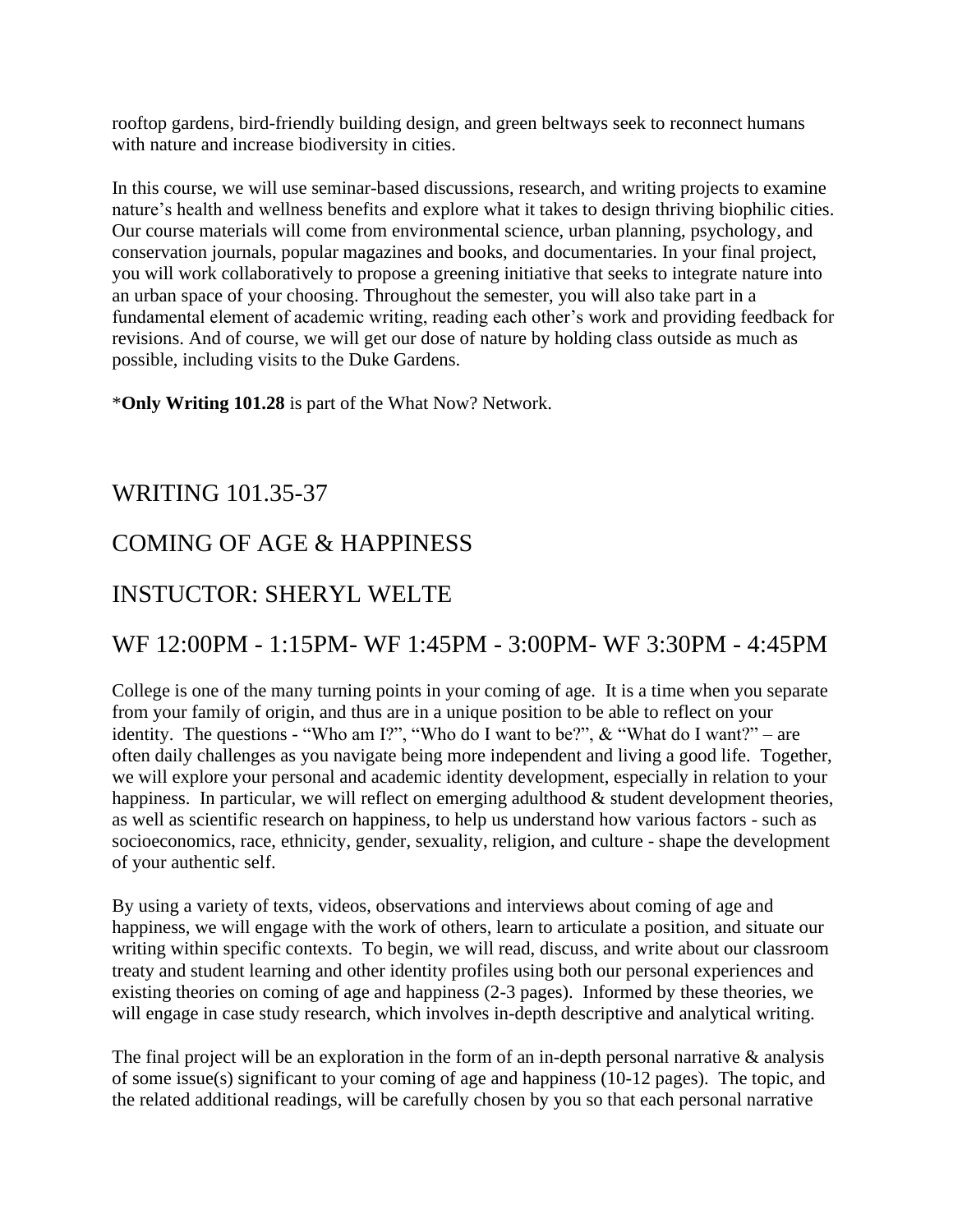will be relevant & meaningful as you continue your coming of age journey at Duke. Throughout the course, we will write self and peer evaluations (2 pages) of our academic writing, and thus collaboratively strengthen our ability to improve our works in progress.

If you are interested in and willing to learn about yourself  $\&$  others through personal writing, discussions, readings, along with some yoga & mindfulness, then this Wr101 class might be a great opportunity for you.

Part of the [What Now? network](https://kenan.ethics.duke.edu/what-now-network/) of seminars for first-years.

#### WRITING 101.42-43

#### WE ARE WHAT WE EAT

#### INSTRUCTOR: TBA

#### MW 1:45PM - 3:00PM- MW 3:30PM - 4:45PM

Mark Menjivar's photo essay "You Are What You Eat" (*Gastronomica*, Fall 2012) is a collection of twelve photographs depicting the inside of various refrigerators. Accompanying each photograph is a short, two-sentence biography of the household, a nod to Jean Anthelme Brillat-Savarin's famous quip, "Tell me what you eat and I will tell you what you are." Food—and by extension cooking, ingredients, and personal eating preference—are all shaped by an individual's history and culture. In this course, we will use food as our lens to explore how personal identity gets expressed and shaped by one's food history. How might our own food stories shape our understanding not just of ourselves, but of others and even our entire planet? Our exploration through the multidisciplinary field of food studies, which includes scholarship from disciplines like anthropology, history, literature, and environmental science, will push us to consider how food—symbolically and rhetorically—defines who we are (or who we are not).

To accomplish our work, we will read diverse selections from a variety of popular food experts like Michael Twitty, John T. Edge, MFK Fisher, and others. In seminar discussions, we will focus on their use of personal voice and research practices to guide us through two semester-long projects. The first project will consist of regular contributions to a class food blog which will necessitate practice in writing, editing, and revising. These informal assignments will expose you to a variety of writing contexts (reviews, recipes, farm profiles, memoirs, history, creative nonfiction) and give you a chance to read and respond to each other's work. The skills and knowledge you learn through this process of co-creating the text will feed into our second major project of the course, an individual narrative essay that draws upon archival and/or field research to analyze a personal food history. As part of your narrative, you will create a multimodal component to be determined by the parameters of your project. Finally, we will close our course by compiling a community class cookbook to share with the larger Duke Community.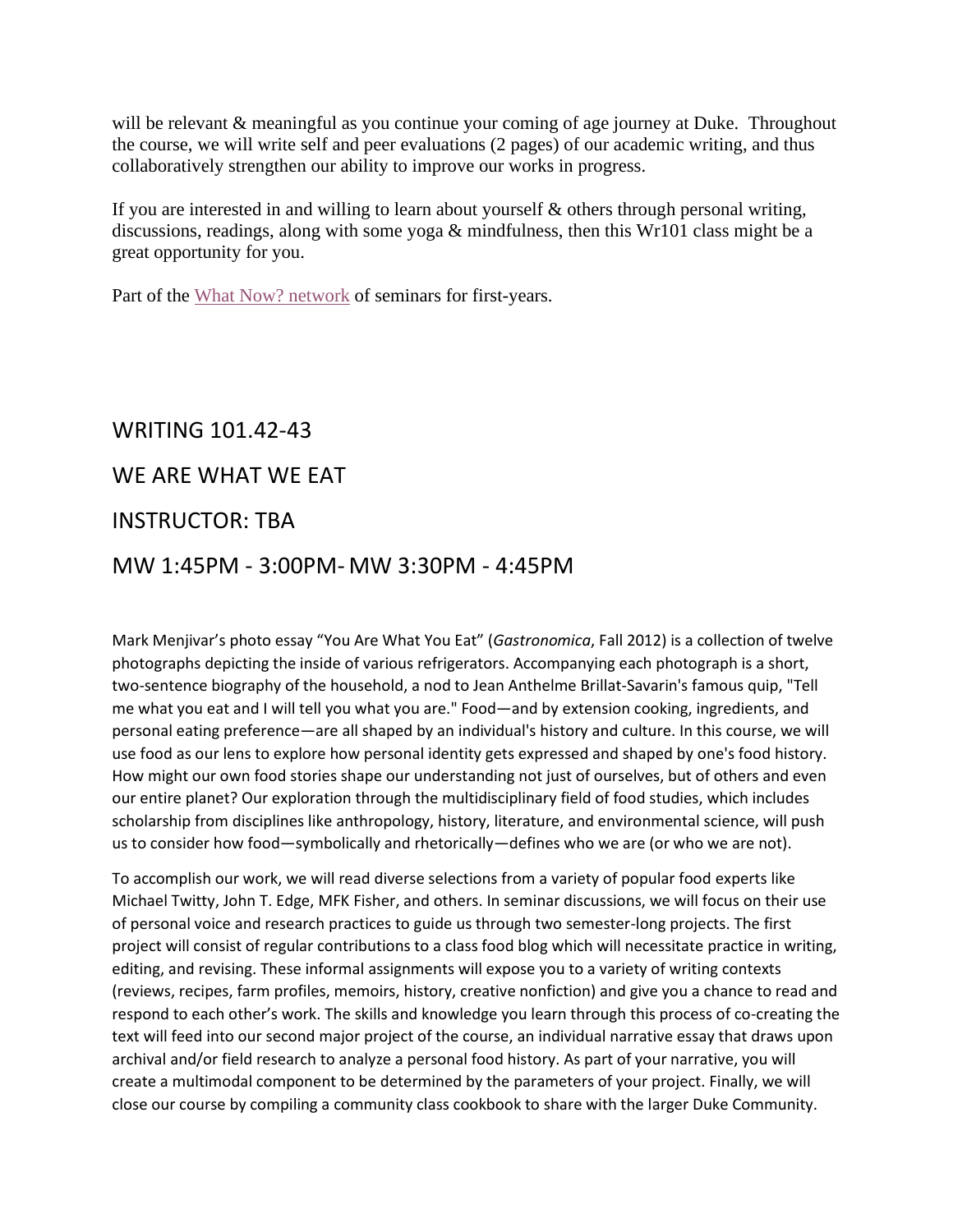Throughout the semester, we will have deeply considered the work of others, including our peers, as well as learned how to conduct primary research, revise our writing, and shape work for specific contexts. We will also, of course, eat a lot of snacks during class.

#### WRITING 101.03-04

#### DOLLY PARTON FOR PRESIDENT?

#### INSTRUCTOR: LESLIE MAXWELL

#### TUTH 8:30AM - 9:45AM- TUTH 10:15AM - 11:30AM

During the 2020 United States Presidential election, you might have seen a different name pop up on T-shirts as a possible contender: Dolly Parton. A search on Etsy reveals that there are dozens and dozens (maybe hundreds and hundreds) of Dolly for President T-shirts and other merch. Of course, Dolly Parton, the famous country singer, pop singer, businessperson, and philanthropist wasn't really running for president—but clearly there are many who might at least entertain the notion. Earlier in 2021, Dolly Parton was again being celebrated—this time for the substantial monetary contribution she made to developing the Moderna Covid-19 vaccine

Dolly Parton is nearly universally beloved in the United States, and often for different reasons: some may see her as a savvy businessperson, others love her music, and still others admire her philanthropy. Sometimes how we see Dolly gets more complicated, too—where some see her embrace of her sexuality as feminist, others see it as decidedly anti-feminist. Some see her as an icon of and advocate for the LGBTQ+ community. At the same time, many conservative Christians celebrate Dolly and her faith. Some see her embrace of features stereotypically associated with the South, and even more specifically with Appalachia, as bringing awareness of Appalachian culture to the mainstream—yet others see this as exploitative of a culture that is already marginalized in the United States.

In this course, we will explore these different facets of Dolly Parton. How much did Dolly contribute to the mythology of Dolly Parton, and how much did our culture contribute? How much do we continue to contribute? And if she were running for president, what would her platform even be? We will explore these questions and more, all the complications, twists and turns that make Dolly Dolly. Through this investigation, we will hone skills needed in academic writing and discourse, such as those skills that ask use to look at the complexities and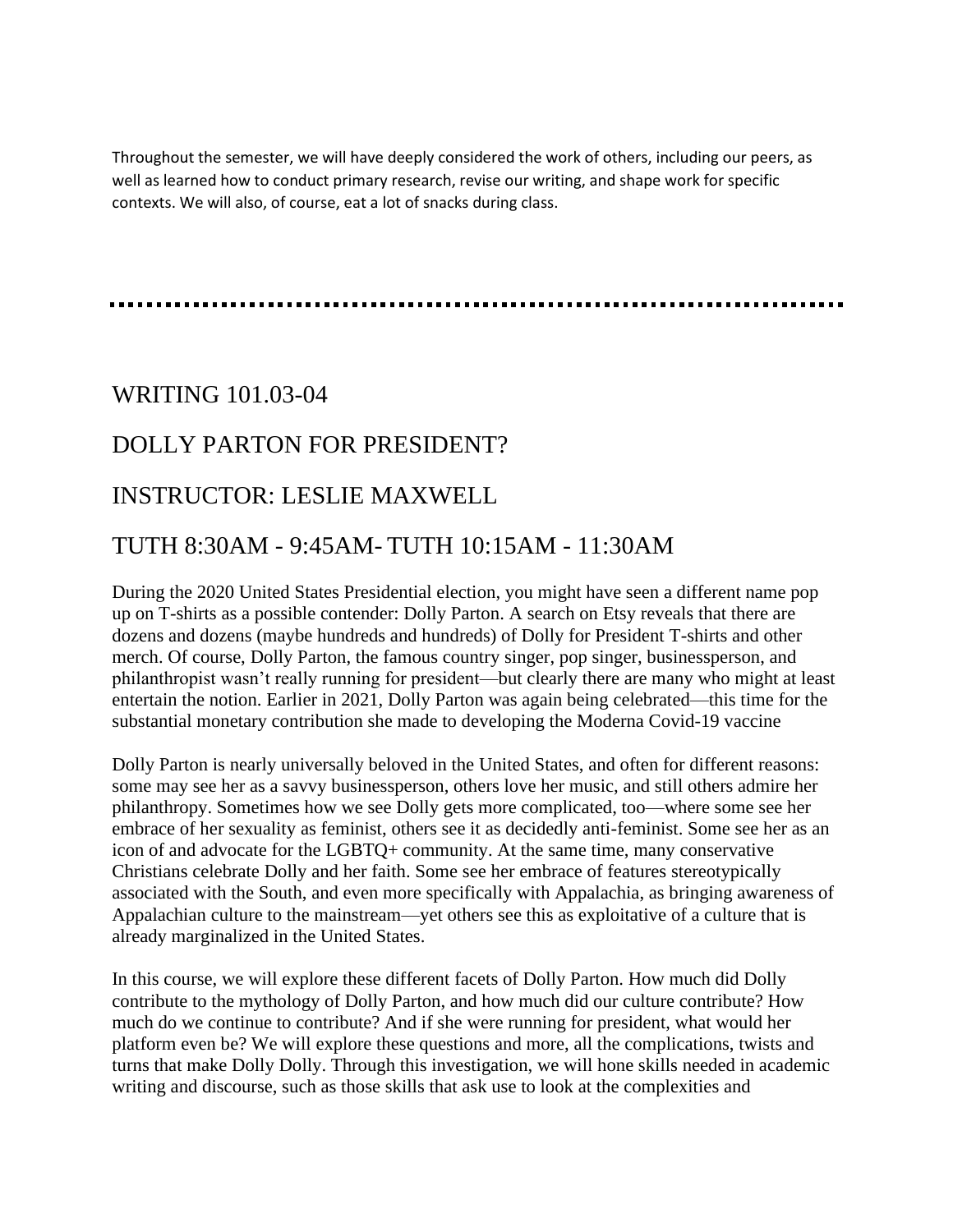complications inherent in an academic discipline. This course will use a multidisciplinary framework to explore these complexities.

We will read books and essays, both in Parton's words and in the words of others. We will listen to podcasts, watch movies/films, and, of course, listen to Dolly Parton's music. You will each have the opportunity to lead a class discussion, and you will engage in regular online discussion groups. We will practice critical reading, writing, and thinking. Students will write three major writing projects, including a close reading of a text, an annotated bibliography, and a creative project.

Though we'll work hard, we'll also have fun, remembering Dolly's wise advice: "Don't get so busy making a living that you forget to make a life."

#### WRITING 101.07-08

#### ETHICS OF ART

#### INSTRUCTOR: ALISON KLEIN

#### MW 1:45PM - 3:00PM- MW 3:30PM - 4:45PM

In this Writing 101 course, we will consider ethical questions about books, visual art, film, and other artistic mediums. Using works by artists such as William Shakespeare, Dorothea Lange, Junot Diaz, and Roman Polanski, we will explore topics such as whether it is truly possible to create an original text, the impact of cultural appropriation, whether art can impact our understanding of the world around us, and what we should do with artwork created by people who behave badly. For this class, students will analyze the ethics of a work of art, research an artwork from the Rubenstein Library's Archive of Documentary Arts, and create their own piece of visual or written art.

#### WRITING 101.09-10, 101.38

#### ASIAN AMERICAN NARRATIVES

#### INSTRUCTOR: SUSAN THANANOPAVARN

#### TUTH 1:45PM - 3:00PM- TUTH 8:30AM - 9:45AM-

TUTH 12:00PM - 1:15PM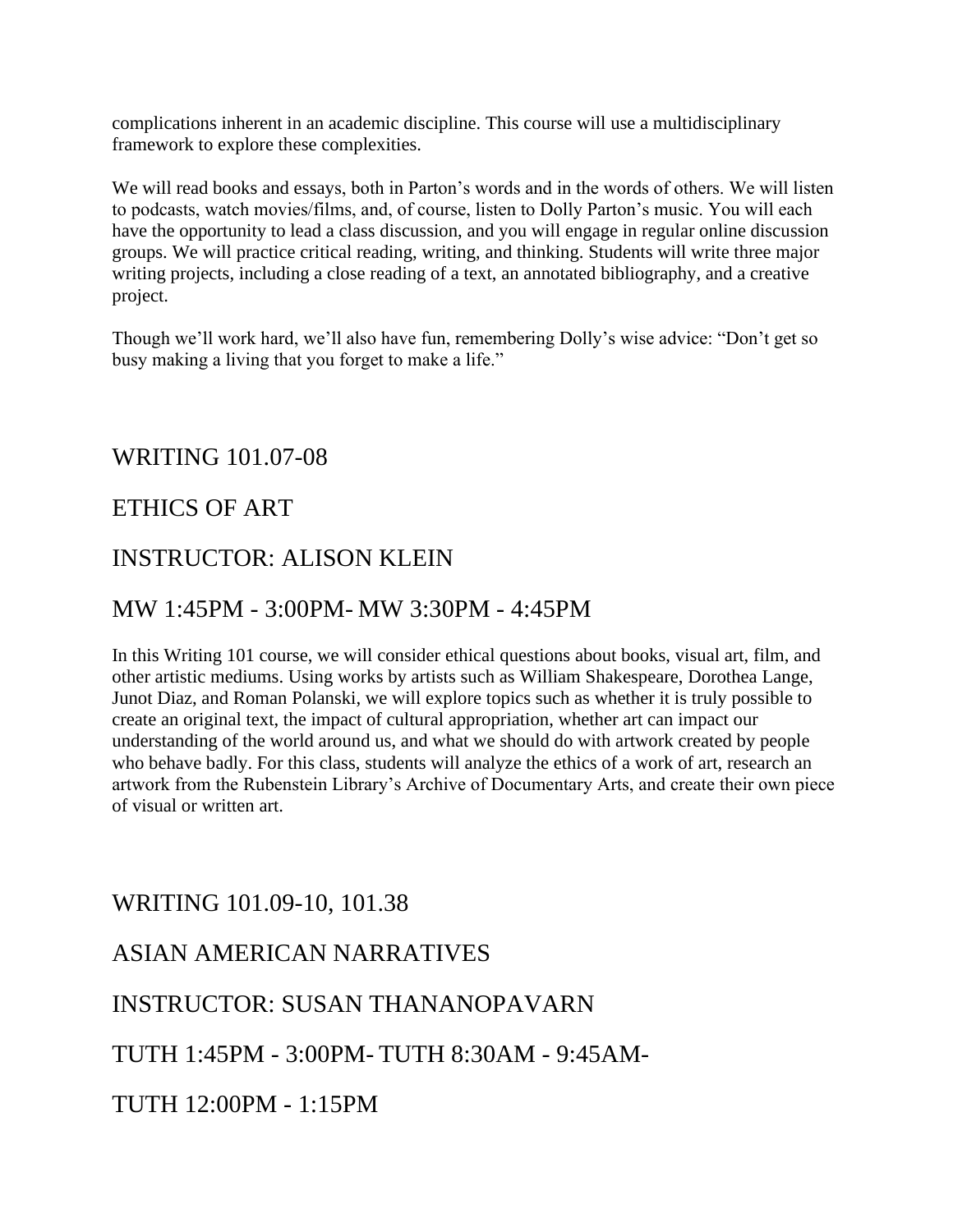#### **Writing 101. Asian American Narratives: Literature, History, and Activism**

What does it mean to be Asian American in the twenty-first century? How are Asians and Asian Americans represented in popular culture, and how do writers and activists resist and complicate these narratives? Asian American writers have employed various genres to make meaning of their lives and the lives of others, including fiction, autobiographical essays, creative nonfiction, graphic memoirs, and film. Through these texts and your own writing, we will examine the choices people make in framing Asian American experiences. We will also explore how literature, history, and theory can help us better understand key issues in Asian American studies such as the "model minority" myth, refugee experiences, international adoption, anti-Asian violence, Asian Americans in the South, and multiracial identities. Our reading and weekly writing about these topics will culminate in three major projects for the class. In the first project, a 3-4-page essay, you will explore the issue of Asian American representation in a text of your choice. The second project will consist of a 4-6-page literary analysis that considers how a text responds to a key issue in Asian American studies. The final assignment is an exploration of Asian American oral histories through narrative. For the last project, you will decide the best form—essay, multimedia presentation, graphic novel, etc.—in which to convey an aspect of Asian American history through the lens of a single person's story.

#### WRITING 101.11, 101.23, 101.25

#### NEUROSCIENCE & SOCIETY

#### INSTRUCTOR: EMILY PARKS

#### WF 8:30AM - 9:45AM-TUTH 12:00PM - 1:15PM-

#### TUTH 10:15AM - 11:30AM

#### Neuroscience & Society

Can brain scans detect whether someone is lying? Is there such a thing as a "criminal mind"? Do we have free will, or can we blame the brain for our moral shortcomings?

This course will introduce you to the goals and practices of academic writing as we evaluate how neuroscience can inform ethical, legal, and economic questions of our time. We will reflect on themes both ancient and modern: How can neuroscience inform our understanding of our own minds? And how can that understanding, fueled by cutting-edge advances in brain imaging, impact our modern society? Along the way, we explore scientific inquiry – the process by which scientists work together to build and communicate an idea. You will experience this process first-hand, taking on several roles along the way – the scholar learning to respond to scientific texts, the ambassador deciphering complex research for a public audience, and the researcher working in collaboration with other scientists (your classmates!).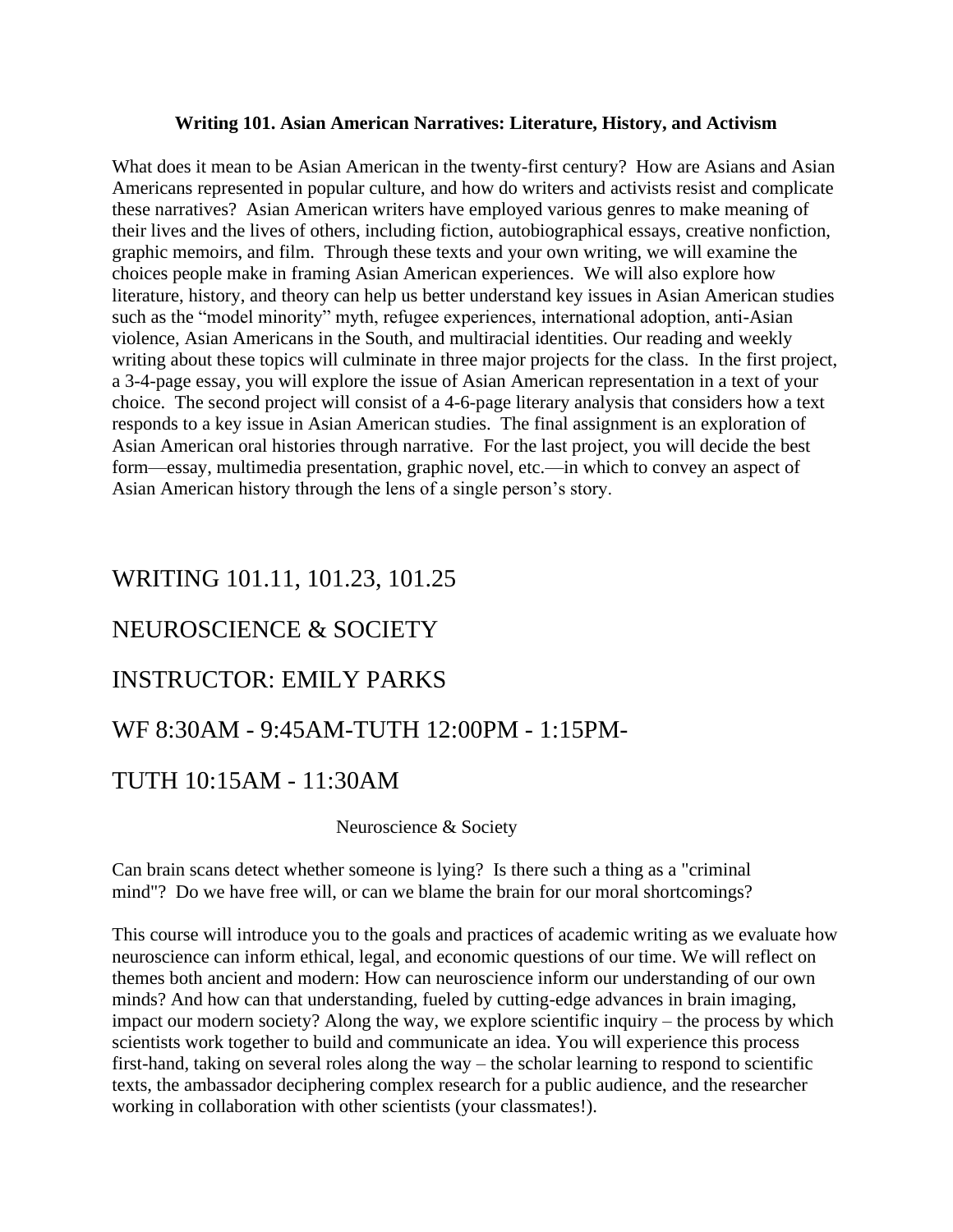Across the semester, you will work on a team of 2-3 students, co-writing two major projects: an evidence-based opinion article for the general public and a scientific literature review, both of which will synthesize neuroscientific research to address a societal problem of your choice (e.g., racial bias, disease treatment, drug addiction, etc.).

Overall, this course is built on three principles. First, writing is a vehicle for critical thinking. It is the tool by which you will bridge the classroom and the real world. Second, good writing depends on revision. Thus, you will have many opportunities to practice giving and receiving meaningful feedback amongst your peers. Third, scientific innovation requires collaboration. By joining this Writing 101, you agree to be a contributing member of a team.

#### WRITING 101.12, 101.14

#### DOC TALES: MED NARRS IN HISTORY

#### INSTRUCTOR: SETH LEJACQ

#### TUTH 1:45PM - 3:00PM- TUTH 3:30PM - 4:45PM

#### **Doc Tales: Medical Narratives in History**

Doc Tales is a history of medicine Writing 101 about "doc tales" --stories about health and healing, especially those told by medical practitioners. Students will research and write about medical history, learning and practicing skills essential for analyzing history, making compelling written arguments, and effectively communicating in scholarly and professional settings. The class meets as a seminar; in class meetings, students discuss and practice academic writing, analysis of historical sources, and critical reading of published historical scholarship.

We will explore a large sample of doc tales over the course of the semester, from early modern epidemic diaries to the modernist poetry of the physician William Carlos Williams. Students will complete and write about original historical research on a topic of their own choosing (with instructor approval). Course assignments include readings for each class meeting and smaller weekly writing assignments. There are three major writing projects. In the first, students will create an archive of sources related to the COVID-19 pandemic and write a critical introduction to it. In the second, they will research and write about an existing medical history source of their choosing. In the final assignment, they will propose a public exhibition of a medical history source.

Grading is based on these assignments and active, informed participation in class discussions and activities. (Students are not required to purchase any texts.)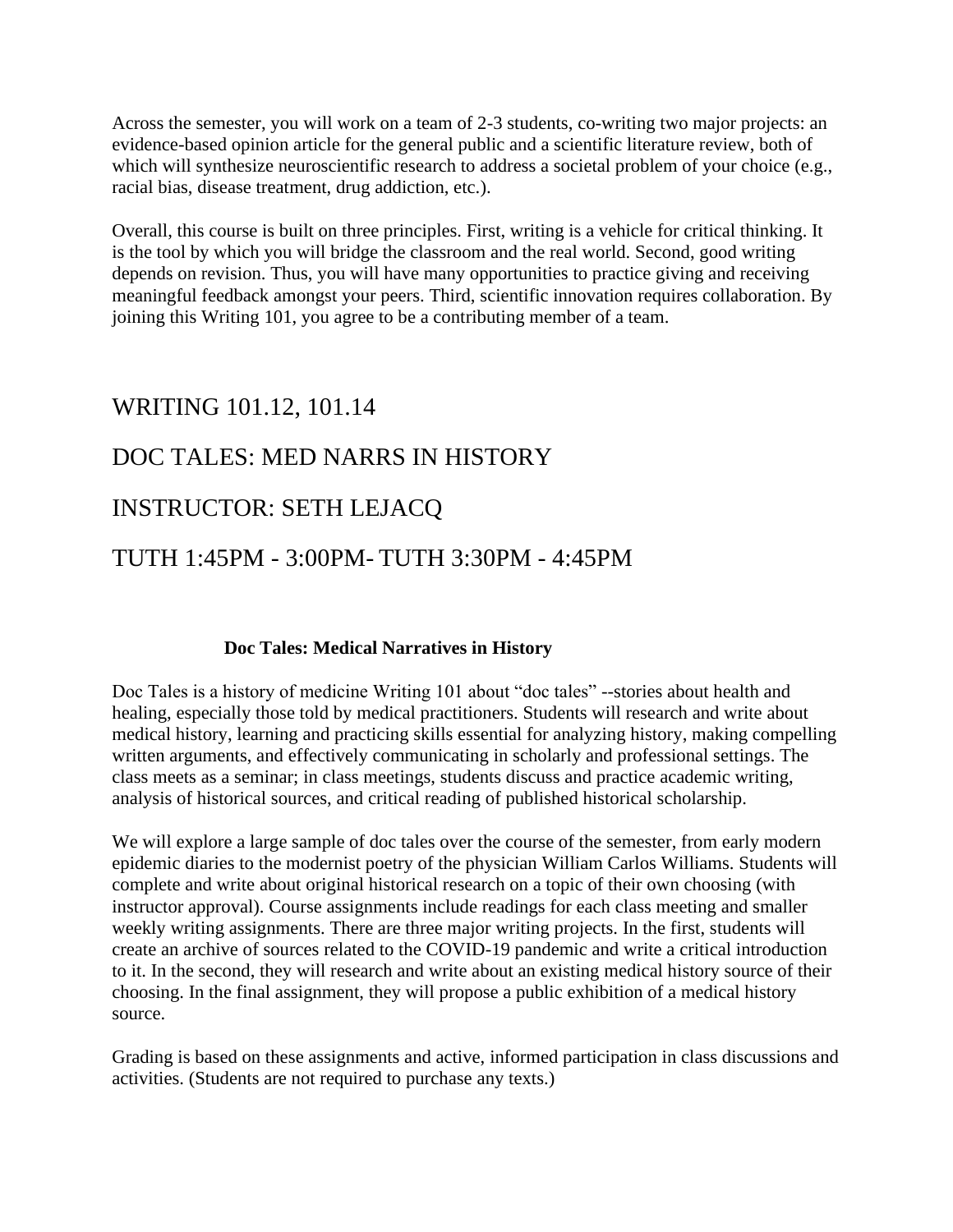#### WRITING 101.17-18

#### IT'S A BUG'S WORLD

#### INSTRUCTOR: SARAH PARSONS

#### TUTH 10:15AM - 11:30AM- TUTH 12:00PM - 1:15PM

Insects are largely responsible for making the world work. World-renowned entomologist and writer E.O. Wilson once surmised that "the world would go on with little change" were humans to disappear form the planet. However, the disappearance of invertebrates, especially insects, would change the world drastically. In this course we will learn about the many ways in which insects contribute to our well-being, our ecosystems, and our economies. In addition to reading broad works about insects, we will read several scientific journal articles about world-wide insect biomass decline, an area of concern for many conservationists, who worry a loss of insects means a loss of the ecosystem services that insects provide. You will learn how to critically read and evaluate research articles, digest rebuttals of research articles, form well-reasoned opinions about articles, and write reflections in the form of a short essay (750-1000 words) and an op-ed (750-1000 words). For the op-ed assignment, you will evaluate, critique, and give feedback on the op-eds of your peers, and we will vote as a class on one op-ed to submit to a local news outlet of the student's choosing. Submission of the chosen op-ed to a news outlet is optional, not mandatory. These readings and assignments will highlight how scientific discourse advances science, give you the skills to be a part of the discourse in a future scientific career, and help you communicate science to a broad audience. As a part of a larger project in the course you will research an insect-related issue of your choice, construct a short proposal outlining your chosen topic (750-1000 words), compile a short literature review (1500-2000 words), and write a wellinformed policy memo (2000+ words) to a local elected official or leader in your community outlining potential solutions. You will have the option, if you choose, to share your policy memo with your local elected official. You will also do a short presentation connected to your policy memo at the end of the semester. From this course you will learn valuable skills in how to dissect and evaluate research articles in scientific disciplines, specifically in entomology, conservation biology, and ecology, articulate a position in response to primary literature, and communicate and write about science to different kinds of audiences, including the general public, scientific peers, and policy makers. The skills you learn in this course can be applied broadly across disciplines, and will enable you to communicate research in science and beyond to readers who are not experts in a specific research field. Throughout the semester you will receive feedback from either the instructor or peers on all assignments before you submit final drafts.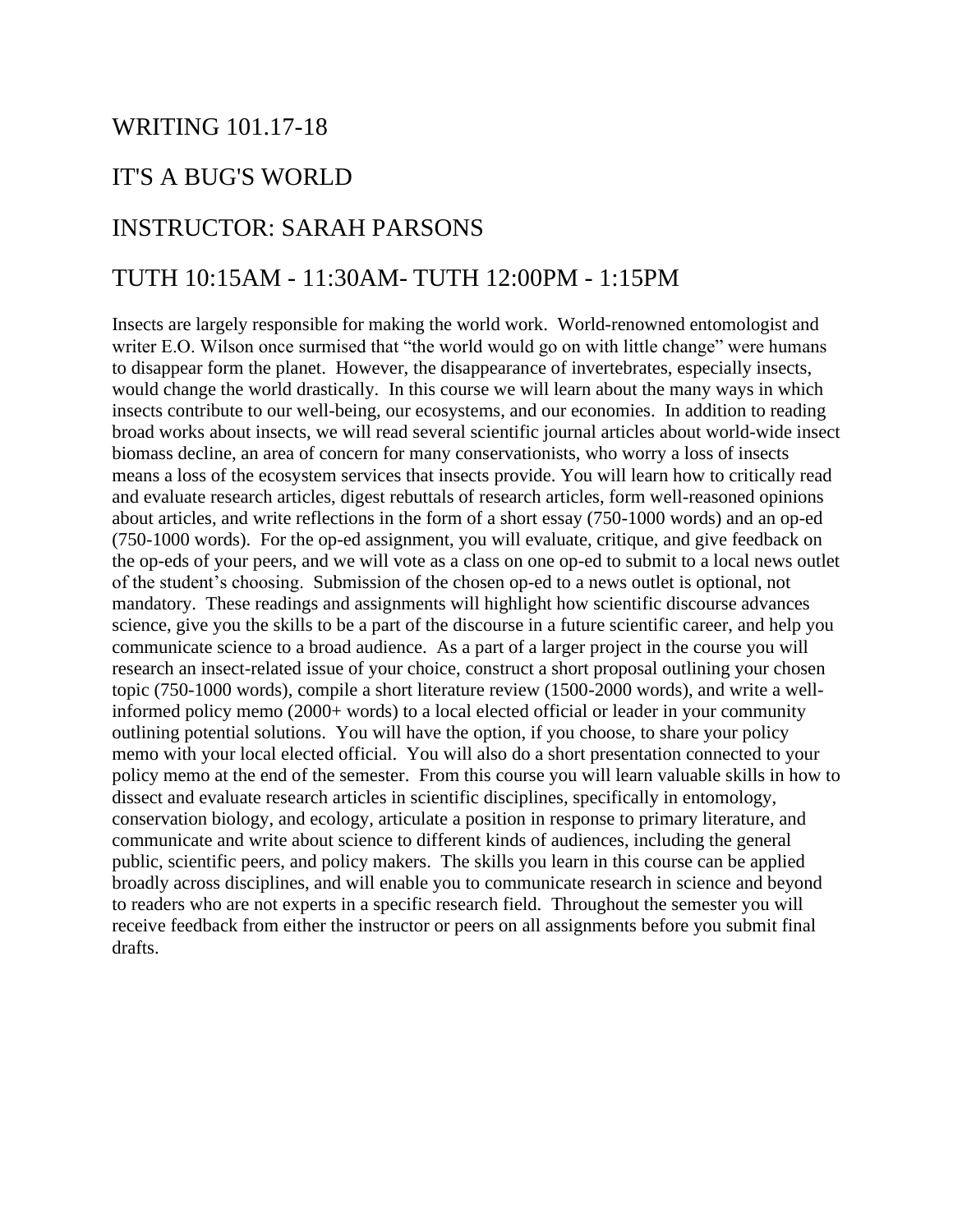#### WRITING 101.19-20

#### LITERATURE AND MEDICINE

#### INSTRUCTOR: MARION QUIRICI

#### TUTH 12:00PM - 1:15PM- TUTH 3:30PM - 4:45PM

There must be a way, I thought, that the language of life as experienced—of passion, of hunger, of love—bore some relationship, however convoluted, to the language of neurons, digestive tracts, and heartbeats…

#### –Paul Kalanithi, When Breath Becomes Air (2016)

In Paul Kalanithi's breathtaking memoir When Breath Becomes Air, the author's two great passions—literature and medicine—are described not as opposing disciplines, but as alternative languages. Both modes of inquiry share the same goal of understanding the human being. In this course, we will bring the languages of medicine and literature into dialogue, resisting traditional curricular divides. What do healthcare practitioners, and all of us as patients, stand to gain from humanistic approaches to medicine? We will explore not only how literature and the arts can improve healthcare practices, but also how literature represents medical culture and beliefs about the body. Rejecting dualistic constructs of "body" and "mind" that maintain these as separate categories, privileging the mind as the true home of the "self," we will examine the ways in which identity is in fact written onto the body by history, culture, and systems of power. Literature provides a framework to get beyond individual pathology and recognize the environmental, structural, and socioeconomic factors impacting population health. How have our fraught histories of colonization, cultural hegemony, and the patriarchy resulted in paradigms of health and medicine that are different for women, racial minorities, the poor and working classes, disabled people, and queer folks? How have rhetorics of health, fitness, and normalcy masked the marginalization, neglect, or brutalization of certain bodies in history? Given that identity is inescapably embodied, and health is a fluid and unstable concept, how do we create a sense of "self" through the stories we tell about our bodies?

To better understand the relationship of literary representation to health and healthcare, we will read critical essays from the fields of health humanities and disability studies, literary texts about illness and trauma, and first-person narratives from disability rights activists and health system survivors. Discussions on bioethics, the history of medicine, and narrative medicine will define the ways in which transdisciplinary inquiry is essential for a more just world. Selections from literature by authors like Charles Dickens, Charlotte Perkins Gilman, Leo Tolstoy, Virginia Woolf, Jean Rhys, J. M. Coetzee, Audre Lorde, and Eli Clare will demonstrate how categories of wellness and unwellness depend upon differences of race, class, age, gender, and sexuality. Students will engage with readings in class discussions as well as in an interactive online discussion forum. Formal writing assignments include a textual analysis of one of our literary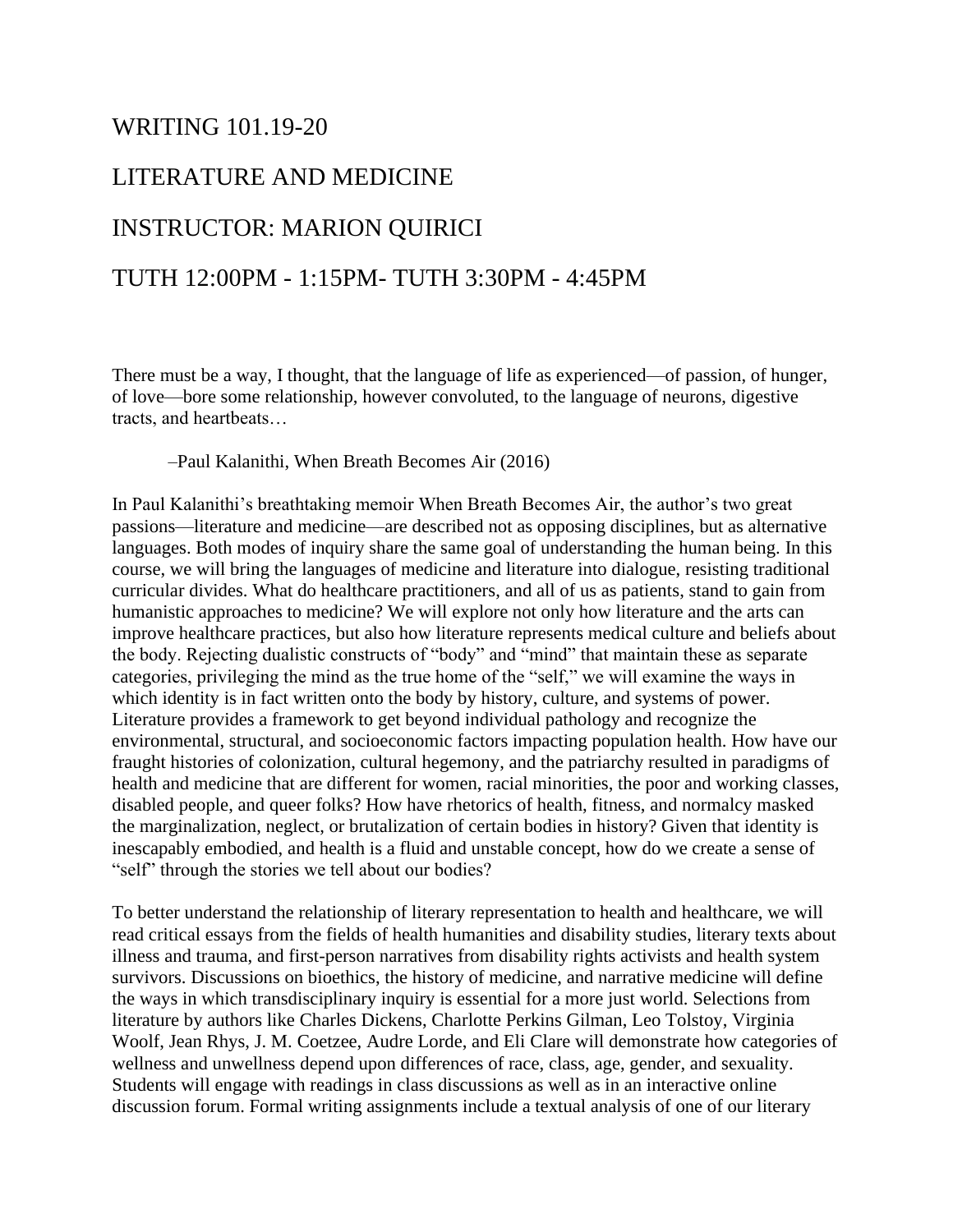texts (4-6 pages), and a critical essay that surveys a body of research and articulates an original claim (6-8 pages). For the final assignment, an oral poster presentation (3-5 minutes), students will research a topic relating to social justice, medicine, and healthcare.

#### WRITING 101.21-22

#### POST-APOCALYPTIC FICTION

#### INSTRUCTOR: Kevin Casey

#### WF 1:45PM - 3:00PM- WF 3:30PM - 4:45PM

Nuclear annihilation. Infectious disease. Environmental catastrophe. Zombie apocalypse.

We have a rich literary tradition of stories that imagine the end of the world as we know it. When set in the aftermath of such cataclysmic events—some of which may seem more plausible than others—these stories are often referred to as "post-apocalyptic." Audiences have an insatiable appetite for the genre.

Why do we appear to enjoy envisioning our own doom? Are apocalyptic scenarios entertaining or otherwise satisfying? If not, why do so many people read and (watch) them? Why does this genre occupy a significant, recurring space in our literary and popular culture? (Post-apocalyptic fiction would not seem to do much to alleviate the complaint that so much of English literature is dark and depressing, a phenomenon recently explored by English professor DJ Moores in the article, "Literature and Happiness.")

We'll ask these and other questions using literature as a primary disciplinary lens, with likely overlap in other disciplines and non-scholarly contexts. We'll start by reading the 2020 bestseller Leave the World Behind, by Rumaan Alam, which was a finalist for the National Book Award. We'll also read Station Eleven (by Emily St. John Mandel) and The Road (by Cormac McCarthy), as well as selected shorter texts to complement our primary writing, reading, and discussion. (Note: If the schedule allows, I may add one additional required text to the course prior to the start of the semester.)

Writing and revision in this discussion-intensive seminar will include regular reading responses (~500 words each), a close reading (1500-2000 words), an article annotation (~750 words), a genre analysis ( $\sim$ 750 words), and a personal essay (1000+ words.)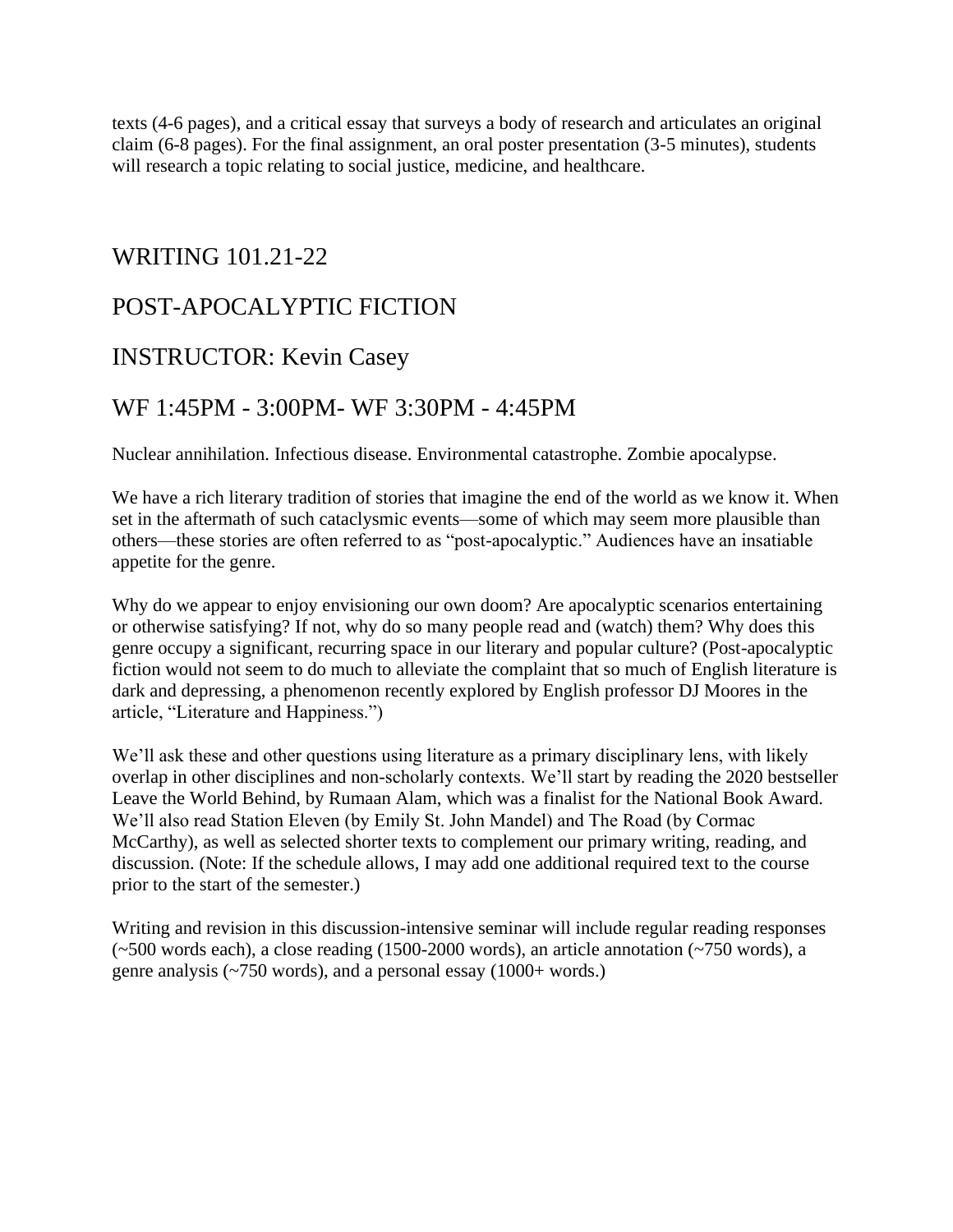#### WRITING 101.24 &WRITING 101.24

#### AM I A ROBOT?

#### INSTRUCTOR: BRENDA BALETTI

#### MW 5:15PM - 6:30PM- MW 3:30PM - 4:45PM

AM I A ROBOT? The Social Life of Technology in the Age of Connection

In contemporary life we are immersed in a technological landscape. More than half of the world's eight billion people own a smartphone, and the numbers grow daily. Our financial, medical, educational, informational, and social lives are increasingly mediated and managed through screens, QR codes, and the cloud. On the one hand, this has opened tremendous potential and possibility for connection, convenience, access to information, and more. On the other hand, this emerging techno-social landscape is not power neutral. Every one of these interactions are subjected to surveillance by corporate and governmental actors who are able to intervene in or appropriate these interactions for purposes -- good, bad, or indifferent -- that might be different than those of the user. What does this mean for the future of our "information society"? Does the increasing presence of automation mean that computers will determine our future? Will we, as many science fiction films suggest, be subordinated to our AI overlords? Or will technology serve us, by creating more productive ways for technology to deliver a "good life" to increasing numbers of people?

In this class we will investigate the recent history of the socio-technical milieu that we live in today, from the origins of the internet in the Department of Defense's counterinsurgency project to the predominance of "big tech" in many different aspects of our lives. We will examine the effects of these societal shifts on our psyches, social relationships, politics, and environment. We will also study dystopian and utopian visions of our techno-future. All of this research will help us to better understand how the shifting inter-relationship between technology and society affects our abilities to understand our past, relate to our present and construct our future.

This class will be taught in collaboration across four sections of Writing 101 in an effort to build a collective conversation and debate about the relationships between technology and society. We will draw on a variety of different texts, from film to journalism, and from social science to philosophy.

Writing assignments will include short reading responses, a film review, a medium-length essay, and a final paper and collaborative presentation. At the end of the semester, all seminar sections will gather for a conference to present their work. The conference will happen outside of our regularly scheduled course time and is a required element of the course.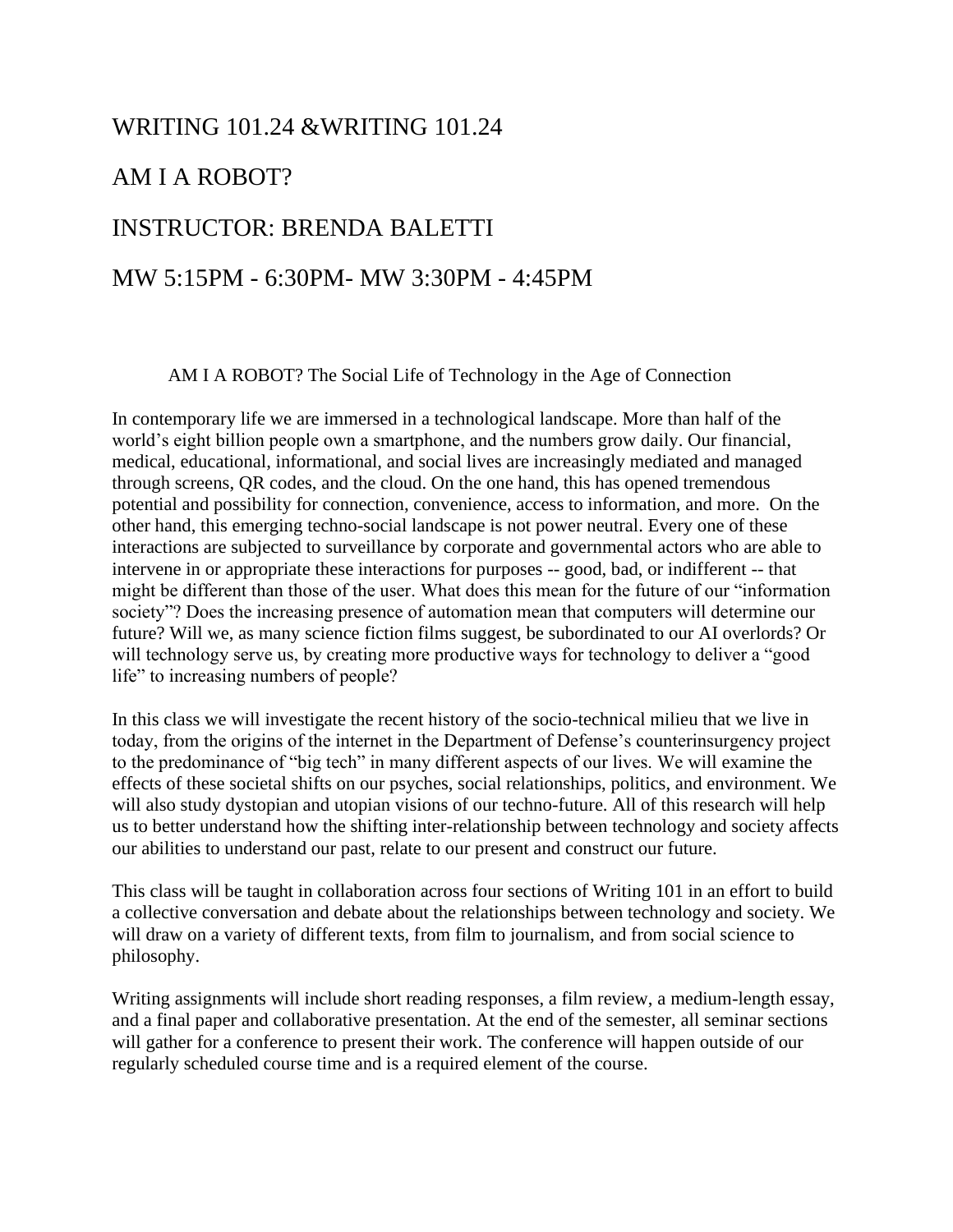This class is taught as a collaboration between four sections of Writing 101 taught by Dr. Brenda Baletti and Dr. Mike Dimpfl. We will meet regularly as a group to develop our collective conversation, discuss readings, and watch films.

#### WRITING 101.34 & WRITING 101.39

#### AM I A ROBOT?

#### INSTRUCTOR: MICHAEL DIMPF

#### MW 5:15PM - 6:30PM- MW 3:30PM - 4:45PM

#### AM I A ROBOT? The Social Life of Technology in the Age of Connection

In contemporary life we are immersed in a technological landscape. More than half of the world's eight billion people own a smartphone, and the numbers grow daily. Our financial, medical, educational, informational, and social lives are increasingly mediated and managed through screens, QR codes, and the cloud. On the one hand, this has opened tremendous potential and possibility for connection, convenience, access to information, and more. On the other hand, this emerging techno-social landscape is not power neutral. Every one of these interactions are subjected to surveillance by corporate and governmental actors who are able to intervene in or appropriate these interactions for purposes -- good, bad, or indifferent -- that might be different than those of the user. What does this mean for the future of our "information society"? Does the increasing presence of automation mean that computers will determine our future? Will we, as many science fiction films suggest, be subordinated to our AI overlords? Or will technology serve us, by creating more productive ways for technology to deliver a "good life" to increasing numbers of people?

In this class we will investigate the recent history of the socio-technical milieu that we live in today, from the origins of the internet in the Department of Defense's counterinsurgency project to the predominance of "big tech" in many different aspects of our lives. We will examine the effects of these societal shifts on our psyches, social relationships, politics, and environment. We will also study dystopian and utopian visions of our techno-future. All of this research will help us to better understand how the shifting interrelationship between technology and society affects our abilities to understand our past, relate to our present and construct our future.

This class will be taught in collaboration across four sections of Writing 101 in an effort to build a collective conversation and debate about the relationships between technology and society. We will draw on a variety of different texts, from film to journalism, and from social science to philosophy.

Writing assignments will include short reading responses, a film review, a medium-length essay, and a final paper and collaborative presentation. At the end of the semester, all seminar sections will gather for a conference to present their work. The conference will happen outside of our regularly scheduled course time and is a required element of the course.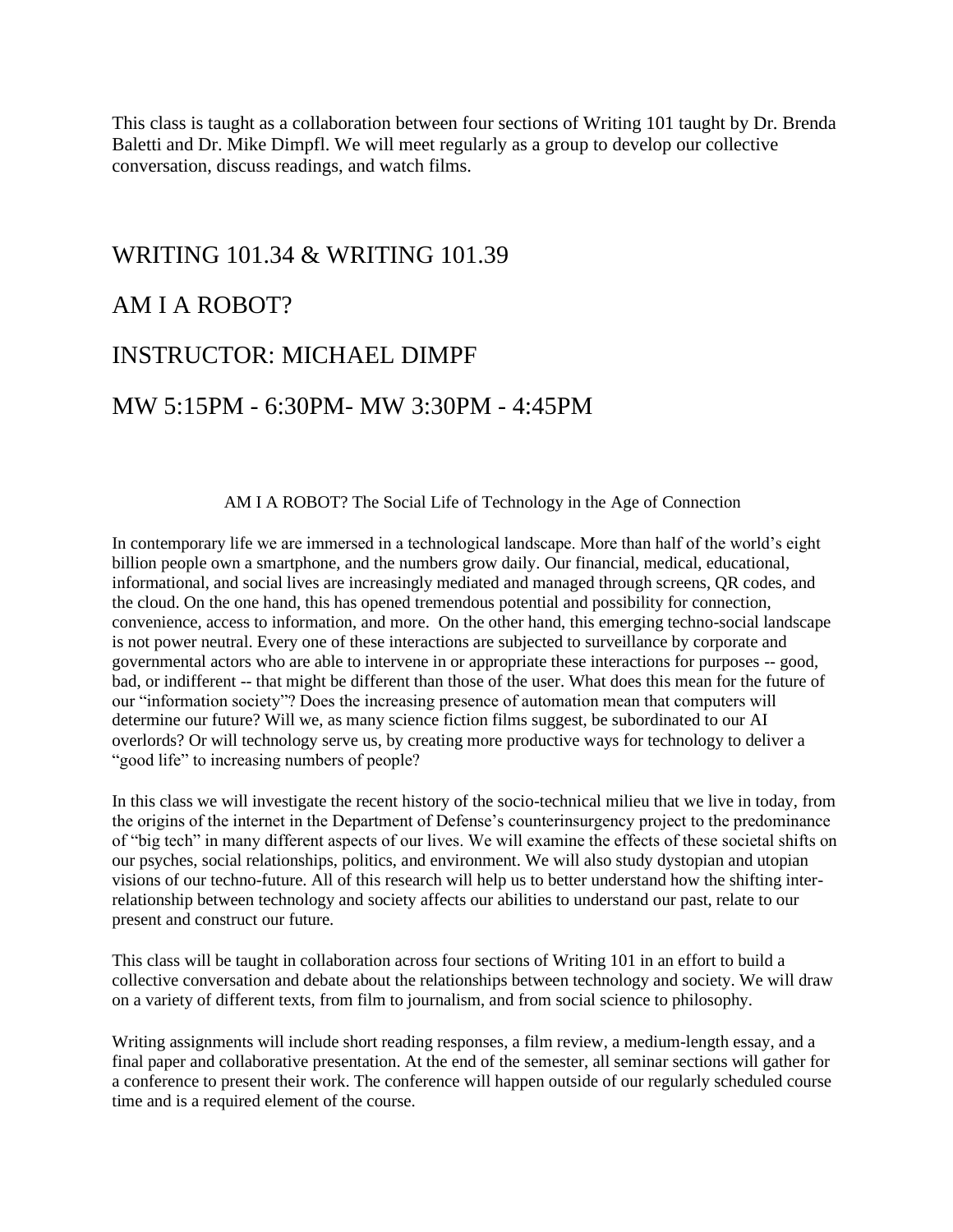This class is taught as a collaboration between four sections of Writing 101 taught by Dr. Brenda Baletti and Dr. Mike Dimpfl. We will meet regularly as a group to develop our collective conversation, discuss readings, and watch films.

#### WRITING 101.26, WRITING 101.30-31

#### PREVENTING PANDEMICS

#### INSTRUCTOR: MIRANDA WELSH

#### TUTH 12:00PM - 1:15PM- TUTH 3:30PM - 4:45PM

#### TUTH 5:15PM - 6:30PM

In 2015, in the wake of SARS, H1N1, and Ebola, the United Nations and the World Health Organization convened a global team of experts to assess the threat of future epidemics. The team concluded that outbreaks are becoming more common for a multitude of reasons, and we are woefully unprepared to deal with them when they occur. They predicted that without better approaches to prevention and control, future epidemics were inevitable, and their prediction has already come to bear.

Where are new outbreaks most likely to occur and why? What ecological, sociopolitical, and cultural factors contribute to differences across locales in disease emergence, spread, and the capacity to respond? How have our dominant understandings--or narratives--of disease shaped our response and preparedness efforts to date? In the first third of our course, we will use an interdisciplinary case study of a single epidemic to examine these questions together, via guided readings, writings, and small-group discussions. You will summarize two of the guided readings independently (1 page each) and compose a written analysis of one of them (2 pages).

In the second two-thirds of the course, you will use your developing interests to form a threeperson research team. Throughout the rest of the course, each team will collaborate to research a contemporary epidemic (e.g., cholera, Zika, SARS) and compose a review and synthesis paper about that epidemic (15-20 pages). The paper will summarize the epidemic from the perspectives of epidemiology and public health and then present three additional narratives of the epidemic, each from a different discipline:

1) Ecological: specific human-environment interactions encourage outbreaks (e.g., climate change, deforestation, agricultural practices)

2) Cultural/anthropological: specific beliefs, values, norms, or customs (e.g., distrust, stigma, individualism) encourage outbreaks, as do culturally inappropriate interventions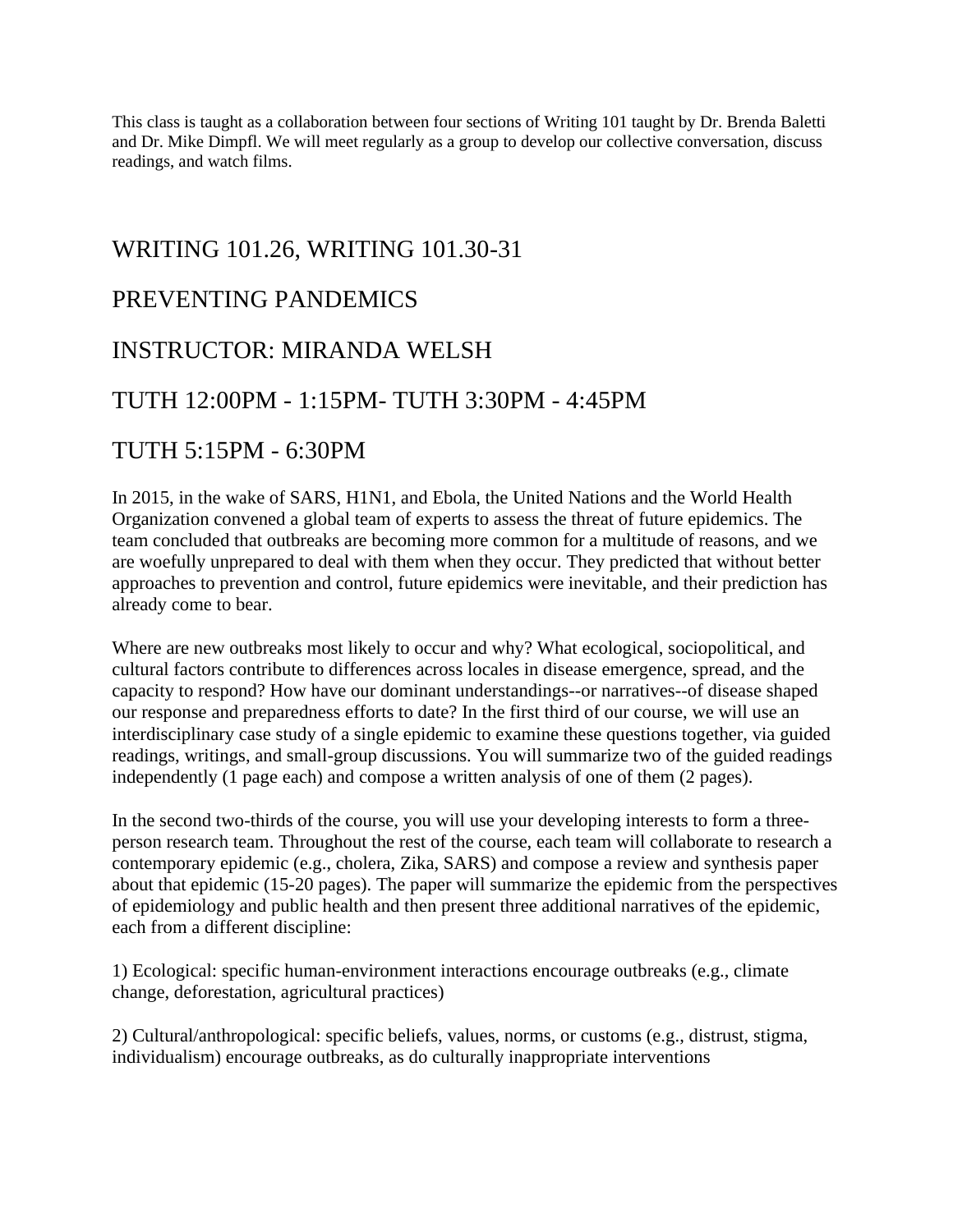3) Political/economic: specific characteristics of states and sociopolitical systems encourage outbreaks (e.g., by increasing poverty or inequality, by decreasing security or stability).

Each team member will be responsible for independently researching one of the disciplinary narratives, and they will present their findings in one of three sub-sections of the review and synthesis paper (3-4 pages per sub-section). Team members will work together to compose: 1) an introduction that summarizes the epidemiology of, and public health response to, the epidemic; 2) a conclusion that applies the results of all three sub-sections to suggest specific means of improving future prevention and mitigation efforts (3-4 pages each). Most of your grade for the review and synthesis paper will be based on your individual sub-section, and your grade for the collaborative sections will be partially based on team member evaluations.

As you work on the review and synthesis paper, you will be expected to meet with your research team outside of class on a few occasions and to meet with me at least once. Throughout the course, we will use guided workshops and peer review to revise our writing, and you will be expected to consider and incorporate the feedback you receive from your peers and/or from me before submitting a final product.

#### WRITING 101.33

#### #YOURSTORYISNOTOVERYET

#### INSTRUCTOR: JESSICA COREY

#### MW 12:00PM - 1:15PM

#### **#yourstoryisntoveryet: Composing Students' Mental Health**

The popular hashtag "yourstoryisntoveryet" circulates widely on social media sites, clothing, and even jewelry. But who are "you"? What is your story? And who's telling it? The internet is a cacophony of psychological studies and other scholarly texts, op-eds, and popular media that addresses social narratives of students' mental health. This class, therefore, explores the individual in relation to the collective, and considers what is at stake in experiencing our stories as they are seen, heard, and felt.

Throughout the course, we will engage with music videos, television dramas, audio documentaries, scholarly journal articles and book chapters, blogs, and websites. These texts will lead us to question how American culture understands and composes mental health—and the consequences of that for students' lived experiences. We will also produce texts such as sound essays, argument essays, and personal reflections, and engage in mindfulness-based practices that help us bridge felt difficulty and cognitive dissonance.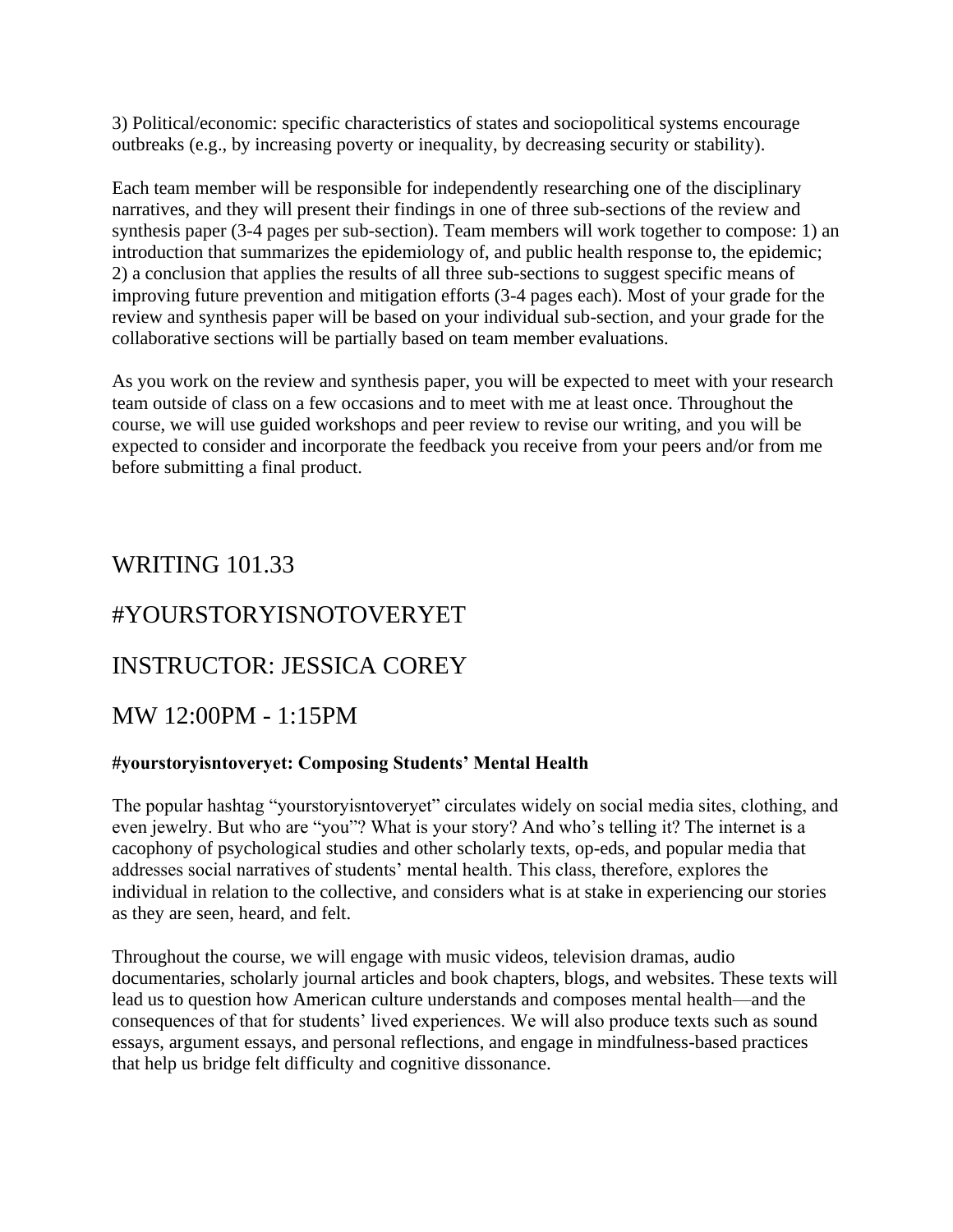In sum, students will learn to identify, articulate, and reflect on the rhetorical choices informing any text; analyze and develop their own arguments from multiple points of view; articulate and support their positions with research in a variety of forms; respond critically and ethically to others' ideas; adjust their writing/composing for multiple audiences, purposes, and contexts; and develop compositions that are thoughtful, organized, exact in diction, and structured in a clear manner.

Note: This course requires personal reflection but does not require students to share anything about themselves that they are uncomfortable sharing.

Students will practice the above skills in homework assignments, in-class writings and activities, individual conferences, and collaborative workshops and peer review sessions. In addition, students will take up this work in the following major assignments:

*Compose Your Story: Sound Essay w/ Artist Statement (approx. 10 minutes)* Students will design a piece of autobiographical digital media or a performance about a memorable sonic interaction that made them aware of their embodied experience(s). This composition will be accompanied by an Artist Statement that includes a discussion of the rhetorical choices made, what this work does for the composer, and what this work might do for an audience.

#### *Find Your Story in the Work of Others: Argument Essay w/ Personal Reflection (approx. 6-7)* pages)

Students will select an issue of mental health, mindfulness, or well-being that is of interest to them and conduct research that leads to making an argument about that issue. The culminating essay will be accompanied by a Personal Reflection that discusses the writer's subject positions and how those subject positions intersect with the research.

#### *Revise Your Story: Reflection* (approx. 4-5 pages)

Students will produce a brief narrative detailing their experiences with the course, how they as individuals may have changed as a reader and/or writer, and how they will or might transfer what they learned in WRT 101 to other contexts.

WRITING 101.40-41

#### CONNECTING OR CONNECTION?

#### INSTRUCTOR: TBA

WF 12:00PM - 1:15PM- WF 8:30AM - 9:45AM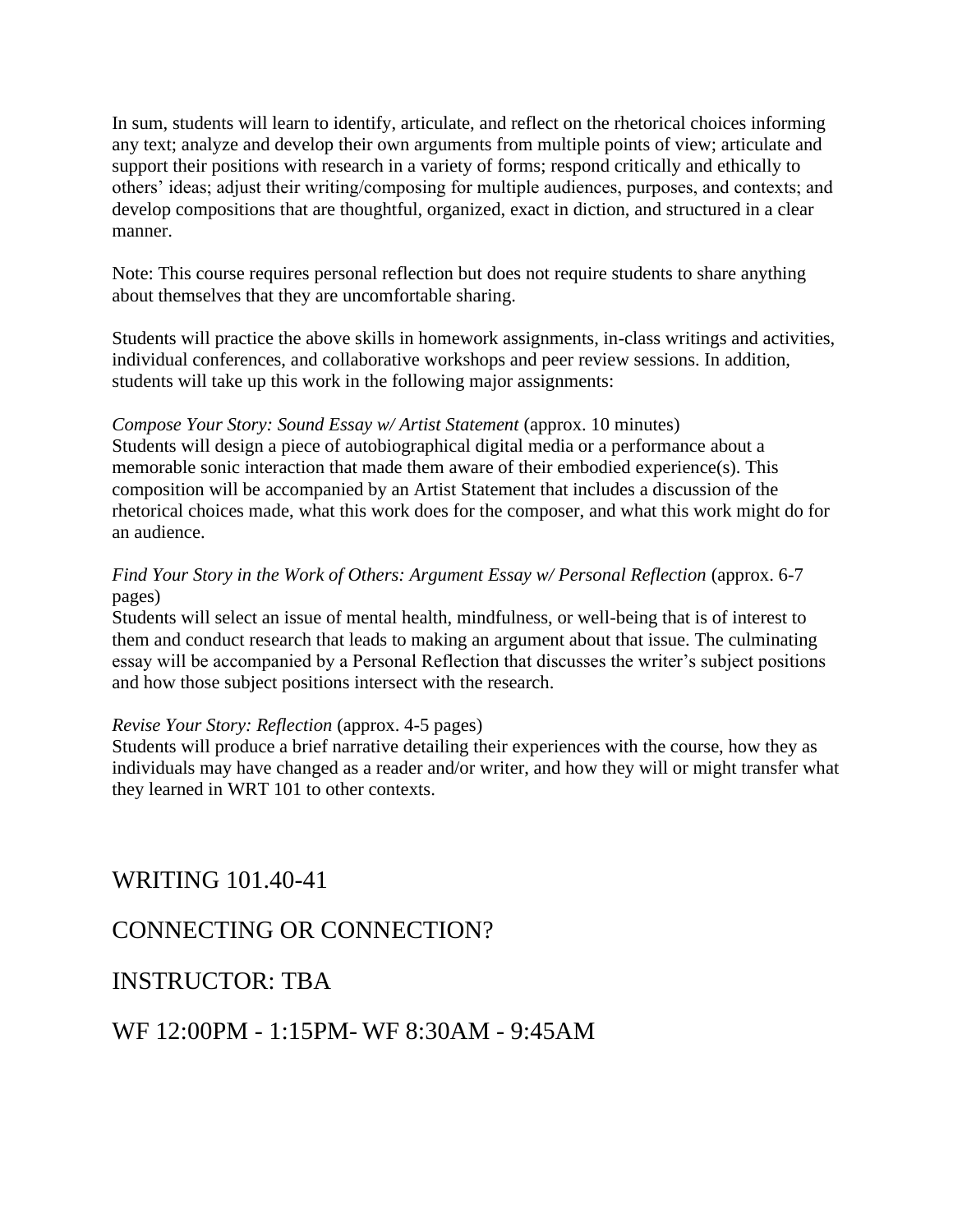#### Connecting or Connected? Human Connection in a Technologically Connected Culture

In her book, Reclaiming Conversation: The Power of Talk in a Digital Age, MIT Professor Dr. Sherry Turkle claims, "We're talking all the time. We text and post and chat," yet we avoid true conversation and connection." Is she right? Do we, in Turkle's words, "hide from each other even as we're constantly connected to each other?" Or does technology enable connections?

In this course, we'll explore questions about connection—to ourselves, each other, technology, and the world around us. We'll ask what it means to connect, how we connect, and what we want from various connections. Through personal reflection, critical reading, and discussion, we'll consider these questions from a variety of perspectives. As an important part of exploring human connection, we'll practice being fully present by engaging in immersive activities that prompt connection to ourselves and to each other, such as reflective writing prompts, low- and high-tech class days, and small- and large-group conversations. Using a variety of scholarly and popular texts along with your own primary research on Duke's campus, you will engage with multiple perspectives and practice articulating your own informed position. This semester, you will write in several genres, beginning with a narrative inquiry essay (750-1000) in which you will explore your relationship with technology and the effect it has on the way you connect. Throughout the semester, you will write short (~250 words) reflective and analytical responses to engage with new perspectives. These responses will also help you think through the work you'll do for your final project—a research paper (1500-2000 words with an annotated bibliography and research notes) in which you explore a focused research question about connection. We will spend class time working through the writing process for each of your major writing projects as you work through brainstorming, researching, organizing your ideas, drafting, revising, and editing. In addition, you will workshop your ideas, annotations, and drafts, receiving feedback from me and your peers throughout the writing process.

The goal of this course is not to arrive at definitive answers about the course's guiding questions but to practice critical thinking, reading, and writing as we explore new perspectives and form evidence-based arguments. If you are interested in discussing connection, technology, and our societal relationships to those terms, in addition to learning more about yourself and how you connect, then "Connecting or Connected?" is the Writing 101 course for you.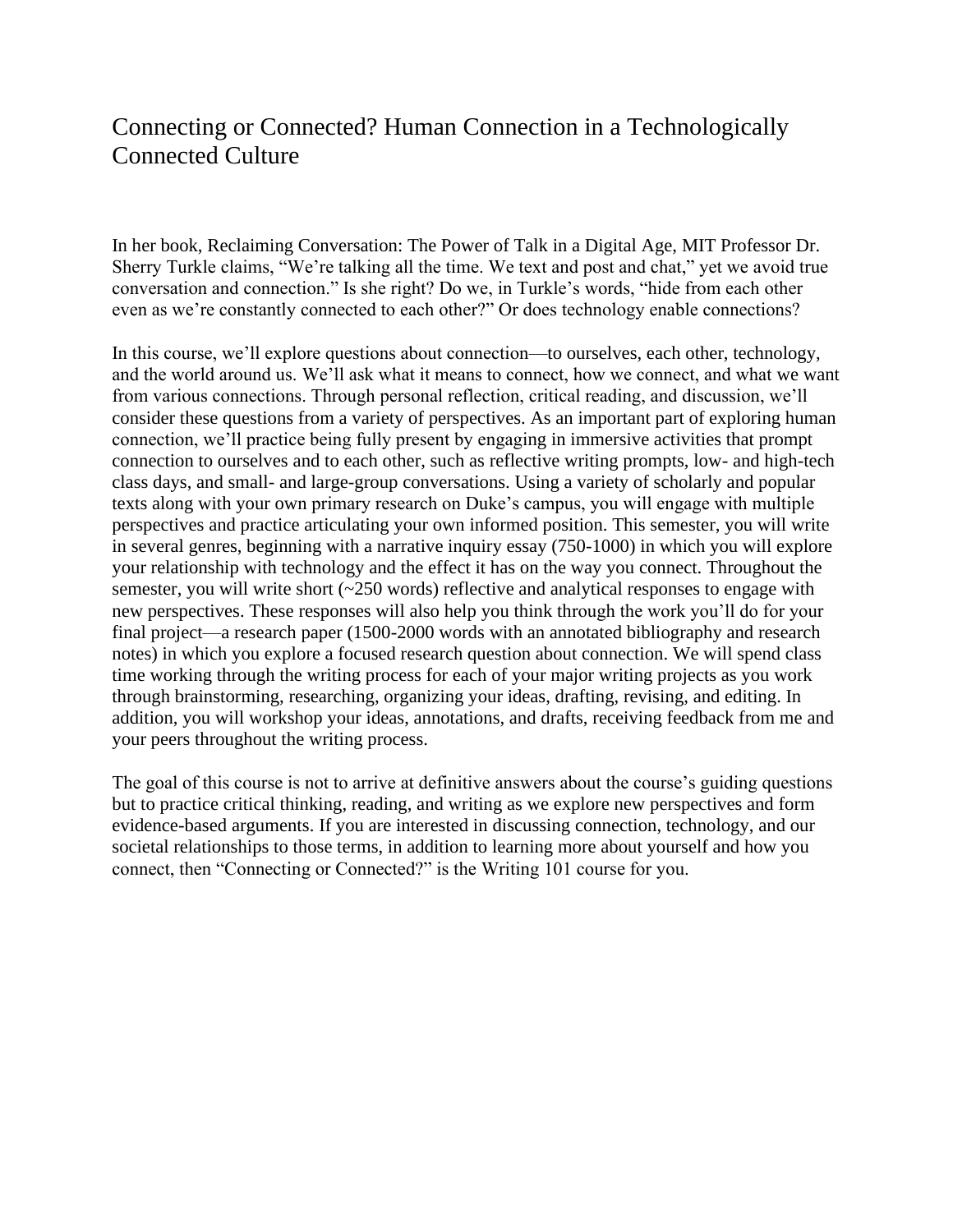## WRITING 101.44 THE PSY OF POLI PARTICIPATION INSTRUCTOR: CURTIS BRAM MW 8:30AM-9:45AM

When the Billy Graham Evangelistic Association claimed that the 2018 midterm elections will "determine the future for your children and grandchildren," their justification for such a bold claim was the apparently enormous difference between Democrats and Republicans. Franklin Graham sought to convince people that the midterm election would be the most important of their lifetimes, joining just about every presidential candidate going back to the 1800s. Why do we feel so strongly about politics that every election is the most important of our lifetime?

The purpose of the course is to think about why people participate in politics. Like all elections, the outcome of the upcoming 2022 midterm will be determined by who chooses to turn-out and who they vote for. To understand the drivers of behavior in this election, we will open the course by considering ancient and modern ways of thinking about what it means for people to get involved in running government. The middle of the course covers the ways that political scientists study participation, including the classic paradox of participation and the sociopsychological approaches linking partisanship to the decision to get involved. We conclude with research and conversations about why political conflict is so crazy today.

There are two core assignments which will both include workshopping and revising. The first is a group forecasting competition where you will learn about national political participation. You will work in teams to prepare a report arguing in favor of one major midterm forecast (such as 538, the Washington Post, or the NYT). Your team will choose which forecast you believe is most likely to successfully predict the election. Reading assignments will help you understand where these predictions come from and where they may go wrong. The second is to develop and present a strategy to implement a meaningful political change in your community. The goal of this assignment is to understand the kinds of political outcomes that you will be able to influence immediately upon graduation in four years. What that means is that you must pick a local issue, learn why things are the way they are, learn what must happen to change anything, and then figure out how someone who wanted to make that change could do so given very limited resources.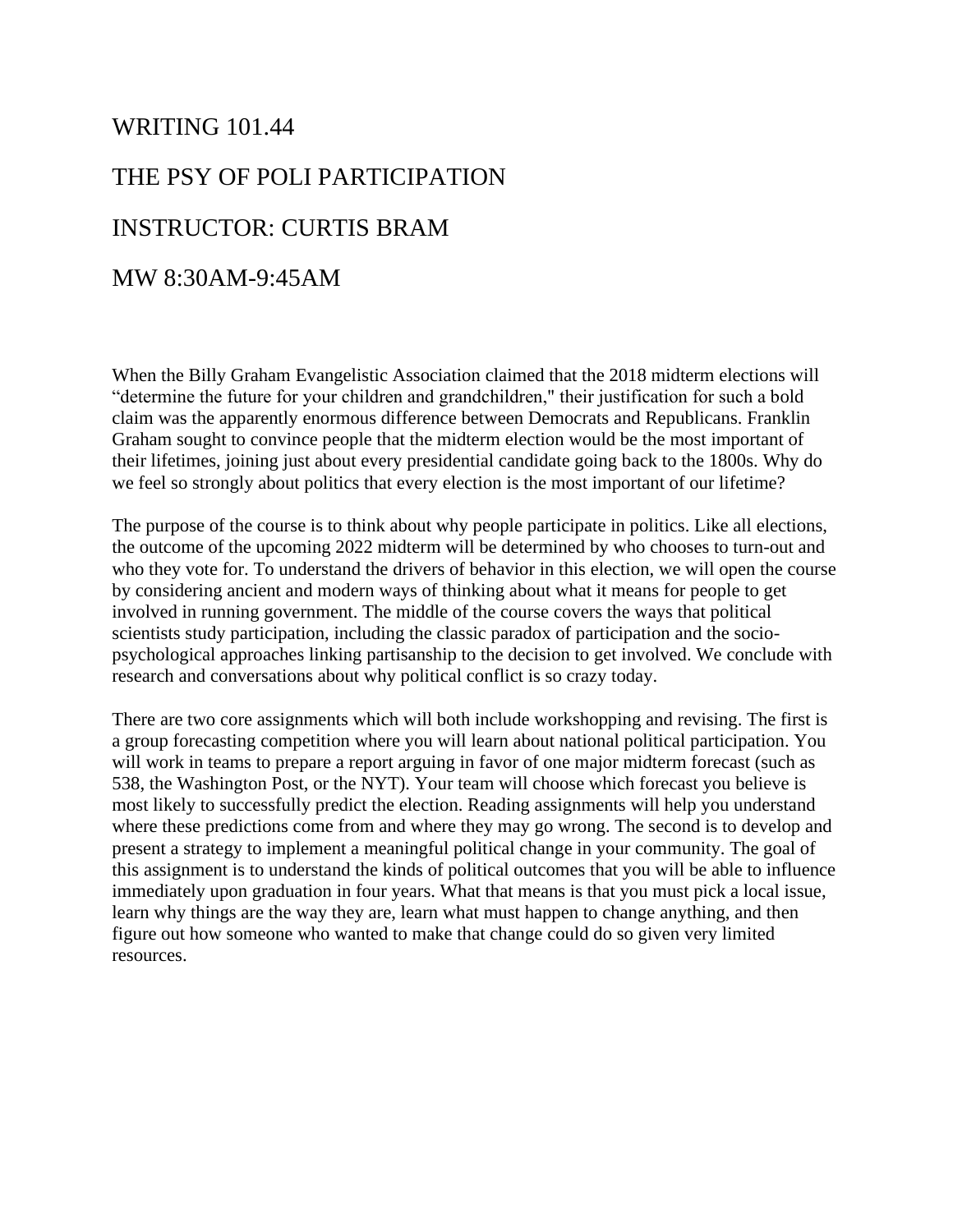#### WRITING 101.45 & 101.48

#### LANGUAGE DIFFERENCE & WRITING

#### INSTRUCTOR: TBA

#### MW 3:30PM - 4:45PM- MW 1:45PM - 3:00PM

#### **Writing 101: Language Difference, Linguistic Discrimination, & Writing (Abbreviated Title: Language Difference & Writing)**

How do our identities shape our language use/writing––and vice versa? How does language change––and why might some people be resistant to such change? Why might people think of one form of language use as "better" than another? How might we (as readers, writers, researchers, and language users ourselves) combat linguistic discrimination?

These are some of the questions we'll explore in this section of Writing 101. Historically, language difference has been treated by politicians, educators, and the general public as a problem to be fixed or eradicated. Our course operates with two assumptions, which make studying language use more interesting and urgent, respectively: (1) language difference is a resource (not a problem) and (2) linguistic discrimination, unfortunately, sustains other forms of injustice (racism, classism, etc.).

Course texts will include published articles, websites and videos that offer examples of methods/data for researching language use, and the writing you and your peers will produce in response to these texts. We'll start the semester experimenting with and reflecting on strategies for reading challenging texts. As we read these texts, we'll also analyze them for writing techniques (for anticipating readers' expectation and concerns, representing work with sources, defining and contextualizing key terms, summarizing texts, and taking a position in relation to others).

The course will involve two major writing projects, both of which will be reviewed by peers and the instructor:

1) A text that responds to a common belief about language difference (a potential collaborative writing project that involves synthesizing course texts and making an argument to a public audience; ~4-5 pages)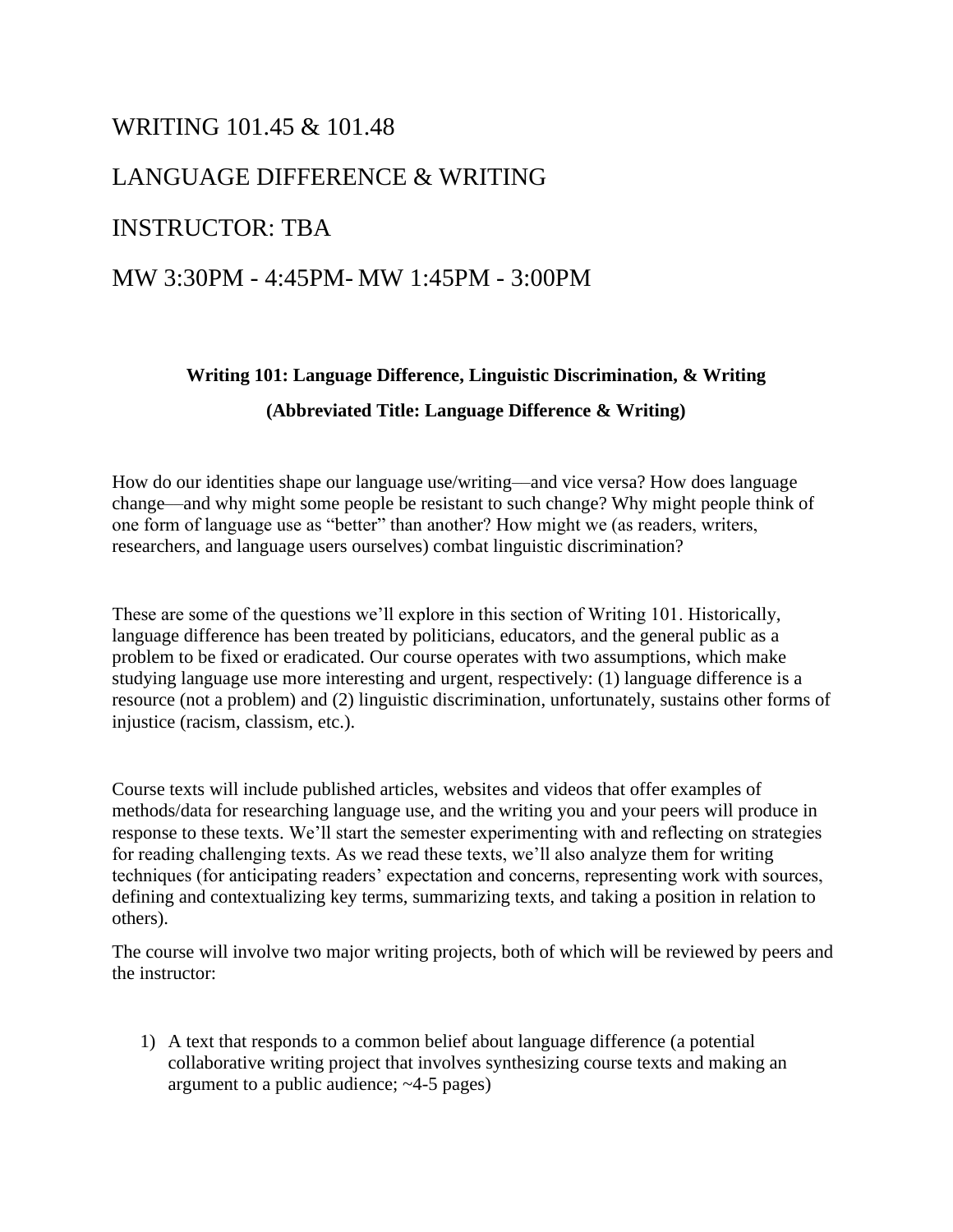2) A research project (no more than 10 pages). During the final third of the term, you'll get the chance to further explore these issues through small-scale primary research (e.g., interviews, surveys) that relates to your own community/disciplinary interests. The project will be divided into manageable stages over the final third of the term.

This section may be of special interest to multilingual students, future educators, and/or students whose majors involve studying race/racism, languages, cultures, politics, and policies, but all are welcome!

## WRITING 101.46 HOW TO WRITE ABOUT MUSIC INSTRUCTOR: HANNAH KRALL WF 3:30PM - 4:45PM

We've all been there. You found a new song that you absolutely love. You can't stop playing it, so you inevitably share it with a friend. As they search for it on Spotify or Apple Music, they ask: "Why do you like it?" "I like the beat" seems like a shallow answer to encompass the private dance party that the song prompts. "It has a good tune" does not explain the melody stuck in your head. "I like the lyrics" does not reflect the aching you feel in your chest. Indeed, talking and writing about music can be difficult! Through several forms of journalistic writing, we will explore our relationship with music and how to express our thoughts about music in prose. In addition to focusing on your own writing and music choices, we will discuss pieces of journalistic writing and pieces of music over the past several decades. Students will develop a portfolio of three pieces at the end of the semester informed by extensive workshopping with peers.

There are no prerequisites for this course.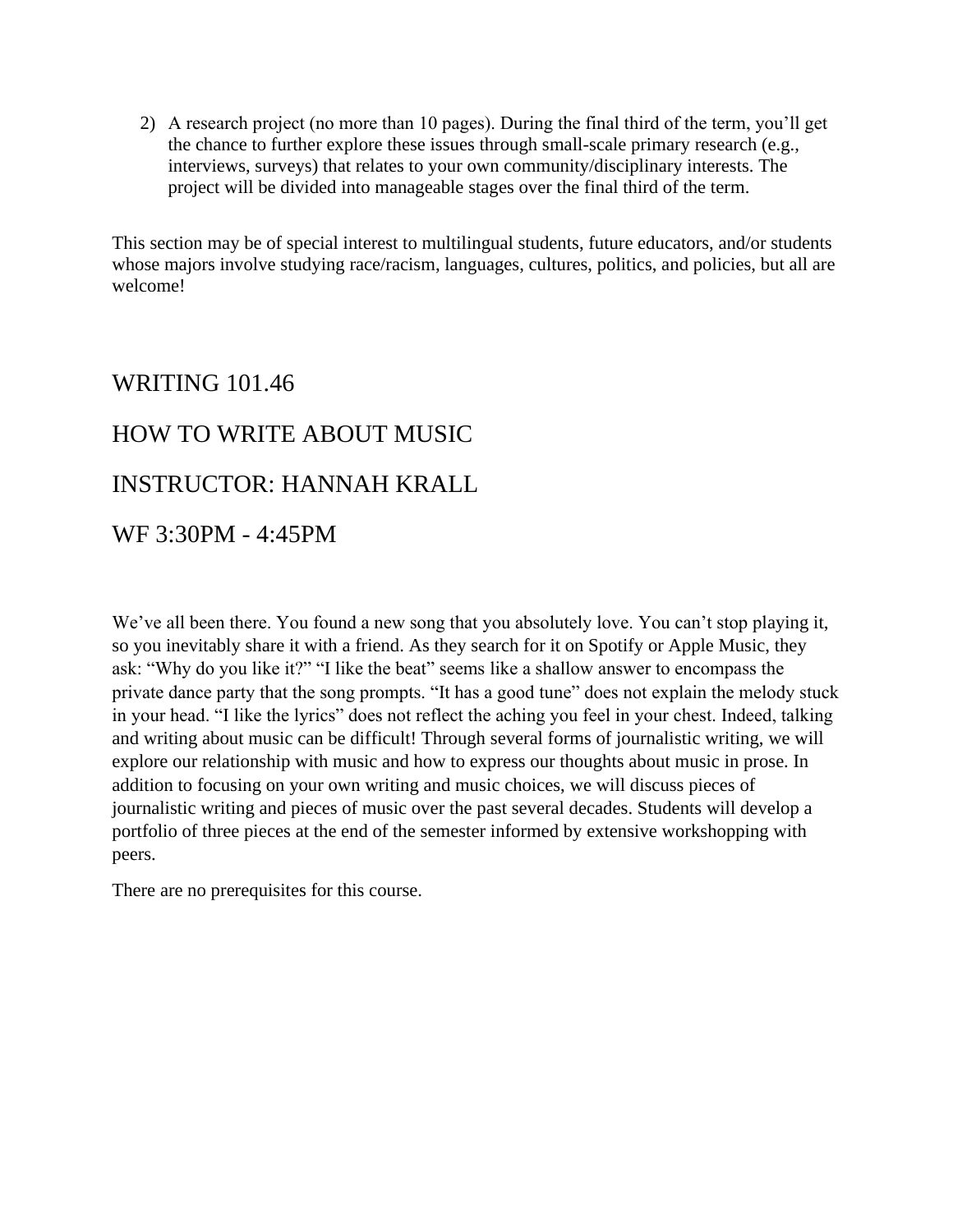#### WRITING 101.51

### JANE AUSTEN: THEN AND NOW INSTRUCTOR: EFFIE GIANITSOS

#### WF 8:30AM-9:45AM

Why is Jane Austen \*still\* so popular? Since the 90's, Jane Austen's novels, their remixes, and remediations have so thoroughly saturated global culture that her name is now as well known as Shakespeare's internationally. This course takes for granted that resurgence of Austen in contemporary pop culture can offer new insights into the literary, cultural, and media history of her era as well as our own. Austen's unique ability to resonate with both academic and popuar audiences make her a fruitful topic of inquiry for learning the best academic and non-academic writing practices.

In the first half of the course, we will read and discuss two of Austen's works, *Pride and Prejudice* (1813) and *Emma* (1815) and do small writing assignments aimed at practicing fundamental reading and writing skills. Assignments will include short blog posts (300 words), short close reading papers (3 pages), a researched literature review (3 pages), a critical academic essay (5 pages), and creative writing across media. All these assignments are meant to help you develop your own writing skillset. You will develop critical thinking skills, learn how to utilize the best writing practices for argumentative and research-based academic essays, and engage with the work of others through writing workshops.

Because new media adaptations are a major contributor to the success of Austen now, this class will encourage multimodal responses to Austen' works. You will translate your reading and writing skillset to other genres like podcasts, TikTok series, short films, and short stories. The second half of the course will directly engage theories of pop culture and remediation, and we will look at Jane Austen's contemporary presence through Fanfiction and film/TV adaptations, including but not limited to *Clueless* (1995), *Pride and Prejudice* (2005), *Bridget Jones Diary*  (2001), and *Bridgerton* (2022).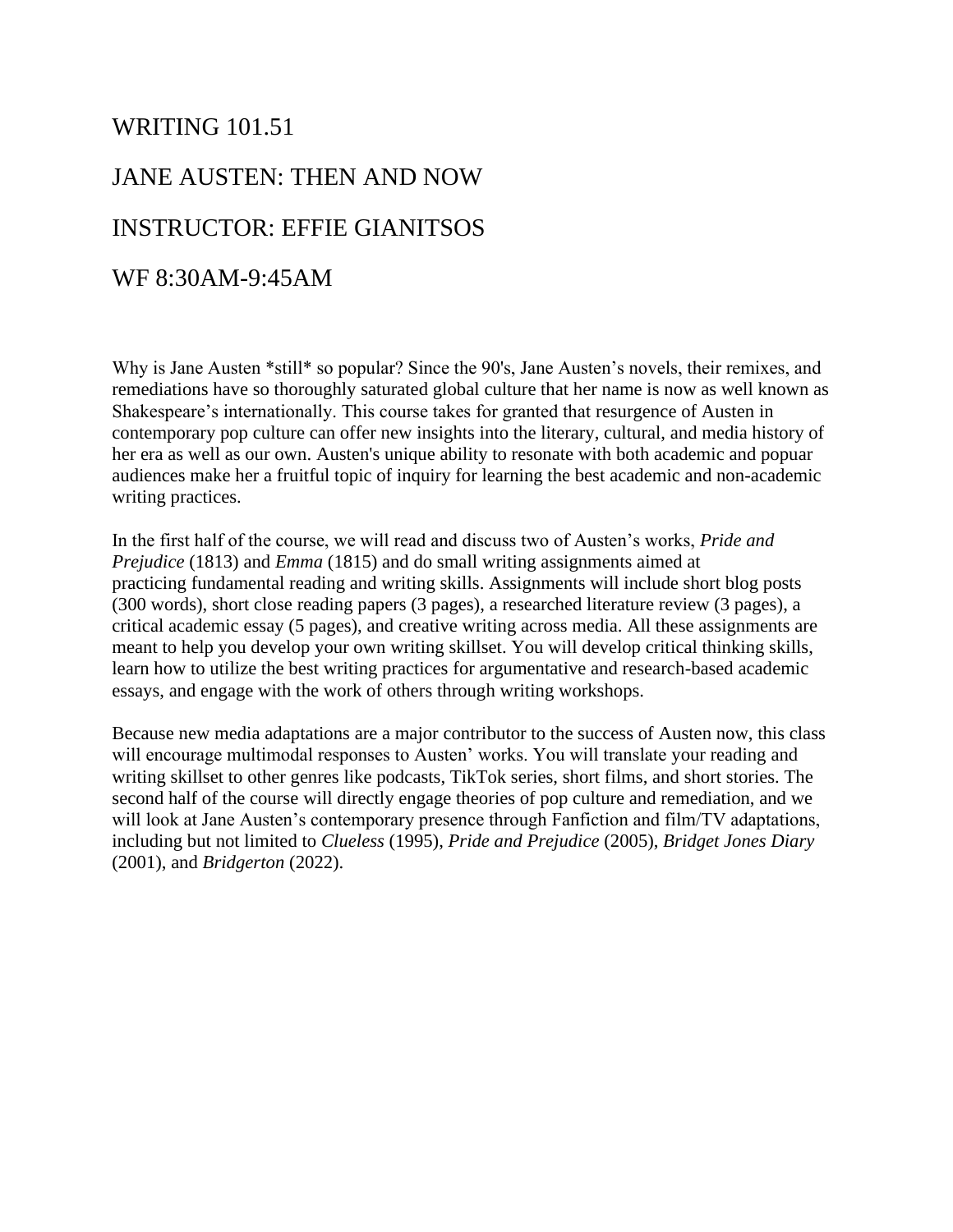#### WRITING 101.53

#### LOOKING AT ANIMALS

#### INSTRUCTOR: Britton Edelen

MW 5:15PM - 6:30PM

Nonhuman animals are central to human cultures. They are in our lives as beloved companions, components of economies as food and laborers, and sources of entertainment. Additionally, animals have provided endless aesthetic and philosophical inspiration: from the Lascaux cave paintings to pet Instagram accounts; from Aesop's *Fables* to Kafka's *The Metamorphosis*; from Aristotle to Peter Singer. Being a human, one could say, means to look at animals. Our task in this course, then, will be to look at how others have looked at animals—and to look at them *ourselves*. To do so, we will adopt the questions of the field of Animal Studies: What is an animal? Can humans know what it is like to be an animal? How should animals be represented? And how should we live alongside animals on this planet?

Over the semester, we will attend to a variety of texts from many genres and mediums (poetry and novels, film and painting, philosophy), time periods (ancient to contemporary), and languages/cultures to consider the complex relationships between humans and animals. Though our readings will be grounded in literature and criticism, we will engage with many disciplines, including (but not limited to) philosophy, biology/zoology, anthropology, and psychology.

We will, however, do more than look at animals—we will write about them, too. This class is designed to help students foster the essential skills of scholarship: attentive reading, formulating arguments and judging those of others, and thoughtfully crafting ideas in writing for various purposes. Assignments for the course will serve this purpose and will be both analytical and creative. Overall, students will produce weekly short (250 word) responses that comment on and ask questions about assigned readings; a (2–3 page) close reading of a chosen text to show how form and content affect meaning; an experimental project that involves recording one's experiences with animals over a long period of time; and a (6–8 page) final paper on a topic of the student's own choosing that follows the course's theme. Emphasis will not be on the correctness of arguments, but on their composition and production. The course's broad focus on reading and writing will prepare students to engage critically with texts, conduct research, organize their ideas, and clearly articulate their thoughts, allowing them to succeed at Duke and beyond.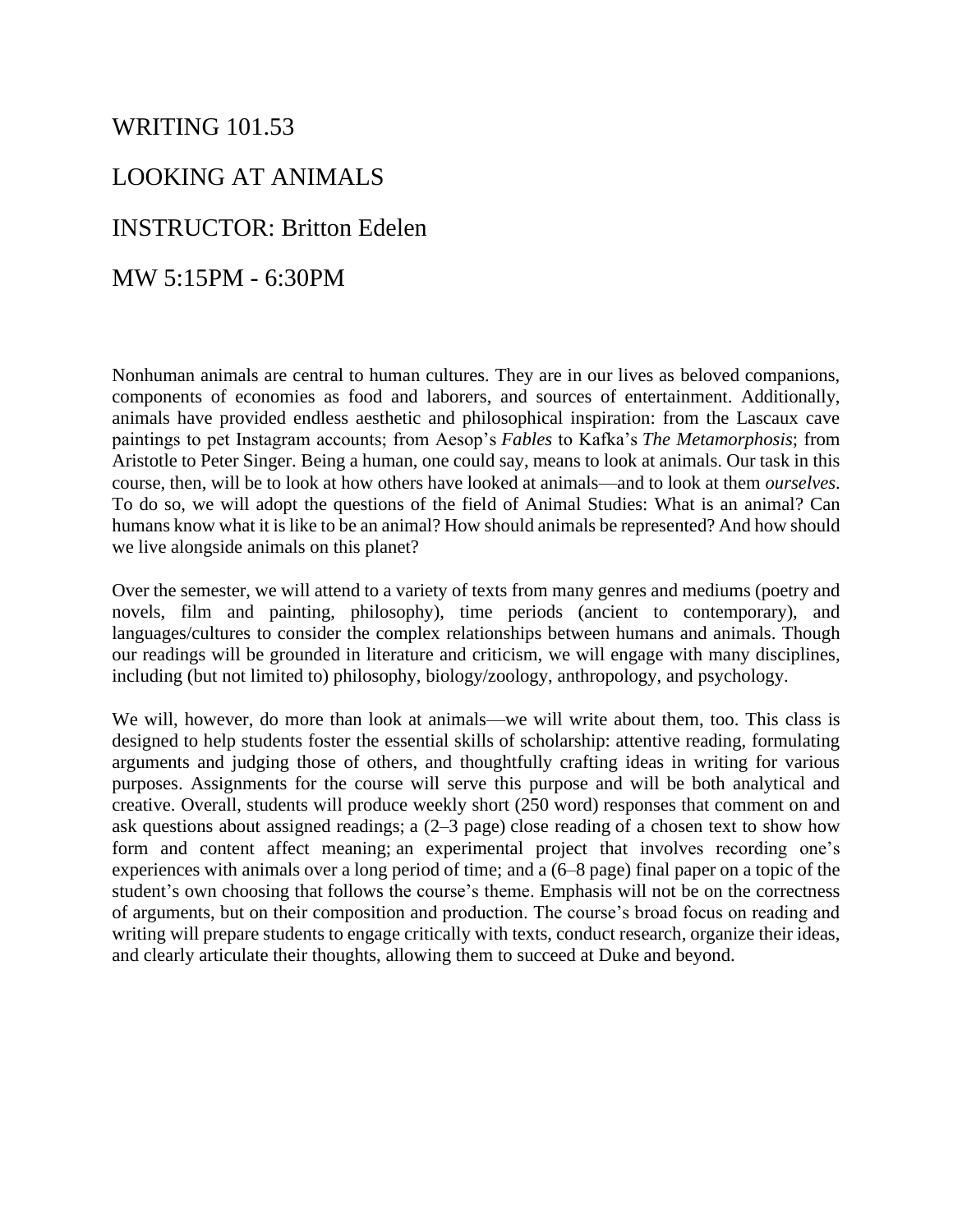#### WRITING 101.55 & 101.59

#### ATTENDING TO ATTENTION

#### INSTRUCTOR: TBA

#### TUTH 1:45PM - 3:00PM- TUTH 3:30PM - 4:45PM

#### **Attending to Attention - The Secret Method of the Liberal Arts (Abbreviated Title: Attending to Attention)**

A revolution is occurring in the ways we pay attention, demanding that we learn, unlearn, and relearn ways of attending across most aspects of contemporary life. To our aid, a liberal arts education trains students' attention--liberally and liberatorily--to "cultivate and practice the kinds of attention that will make them intelligent observers, diligent critics, and thoughtful actors on the stage of human life" (Sullivan). This academic writing course teaches critical research and writing skills through exploring how different kinds of attention shape our various ways of knowing, thinking, and doing.

Our inquiry-driven writing within the liberal arts tradition will organize our survey of various conceptions of attention and will aid our building of cutting-edge vocabularies for attention's situational dynamics from the experiencer's point of view (e.g., the kind of attention you're using while reading this). Guiding texts will span the humanities, sciences, arts, and the technological frontier, providing theories and case studies to help us ask: What are the means by which attention is formed in any given situation? How is attention constructed, structured, and variably reconfigured? Students will select situations of their interest where the type of attention used determines differences in outcomes. Writing and research assignments will scaffold the process of conducting attention analyses. The final essay culminates your work as a participant-researcher analyzing and creating modes of attention optimized for goals in a given situation. Ultimately, students will be learning two interrelated fundamental methodologies of the liberal arts: 1) the conventions of academic reading, writing, and researching, and 2) the foundational skills of attention that are implicit to all academic work, disciplinary knowledge, and social action.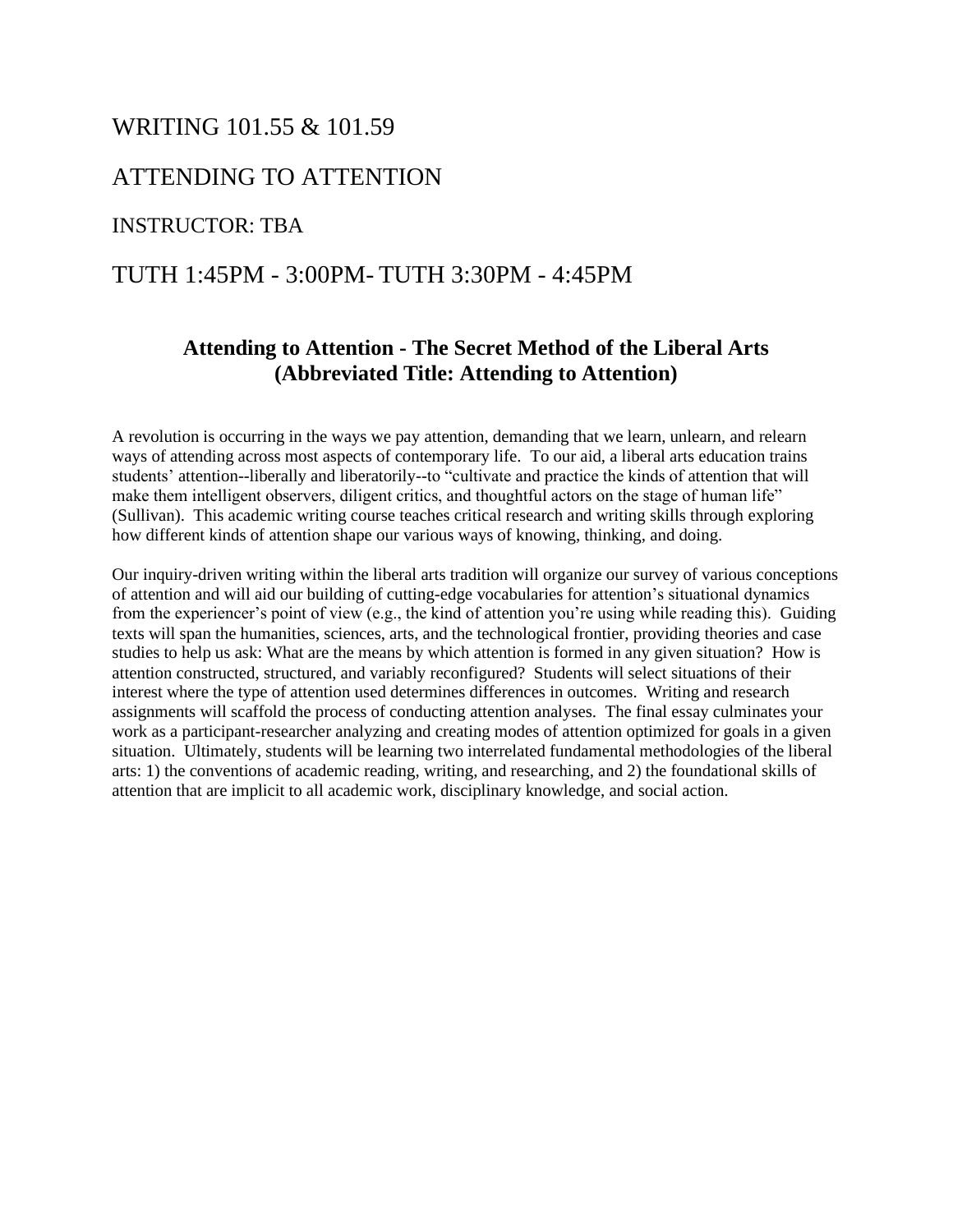## WRITING 101.60 MARINE ANIMAL BEHAVIOR INSTRUCTOR: JAMIE BROWNE TUTH 5:15PM - 6:30PM

#### Marine Behavioral Ecology in a Changing Ocean

As the oceans warm, currents shift, and weather patterns change, all animals must adapt. But what, really, does "adaptation" mean in the short term? What determines when and how animals change their behavior? What effects do these new behaviors have on the rest of the ecosystem, or on the humans who live in relationship with these animals?

Our class will explore the fascinating intersection of marine ecosystems, animal behavior, and climate change. We will work within the field of behavioral ecology, which combines the evolutionary aspects of animal behavior with the discipline of ecology (the interactions of organisms with their environment and with each other). No prior knowledge of this subject is necessary. We'll look at behaviors in a range of marine animals, from squid to sea snakes to whales and dolphins, and we'll work with current research questions on topics such as migration, foraging strategies, predator defense, and diving energetics.

Our readings for the class will consist mostly of scientific journal articles in the fields of marine and behavioral ecology, with a few readings from essays, interviews, and other formats. As you build proficiency in close reading, you will practice summarizing, analyzing, synthesizing, and ultimately critiquing the research of others. Writing assignments for this part of the course will consist of brief Sakai posts discussing the readings, two short (1-2 page) papers, and one 2-3 page synthesis paper. You will also be asked to identify a topic of interest to you and, working in a small group, design a research question around that topic, which you will ultimately build into an 8-10 page scientific research proposal. Peer review and revision is a critical part of the scientific writing process, and writing projects in this class will incorporate these stages, allowing you to become practiced and comfortable with the process of review and revision. Skills gained in this class will be useful for any area of academic writing, as they emphasize understanding and engaging with scholarly literature and data, crafting research proposals, and effectively communicating ideas to different audiences.